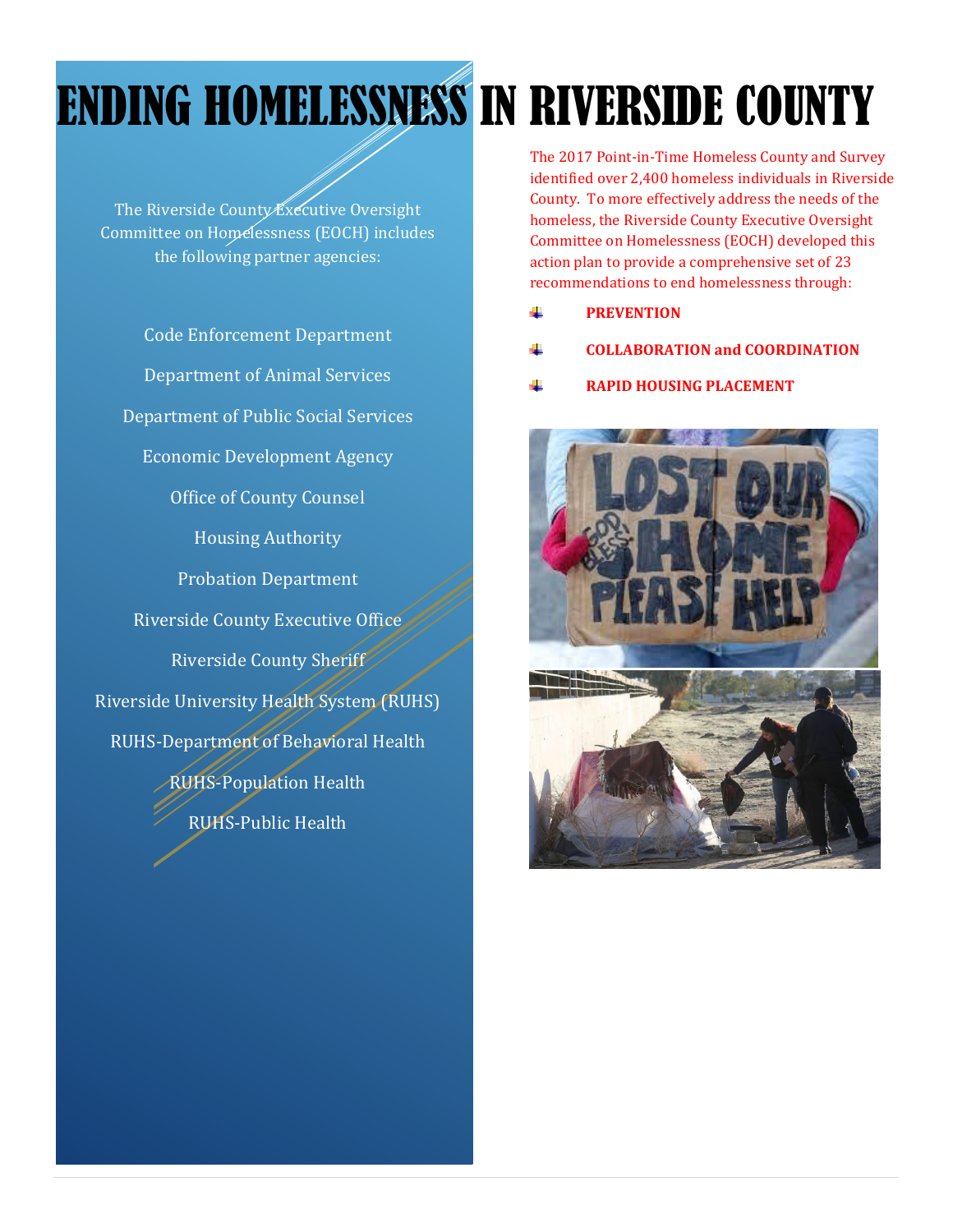## **Table of Contents**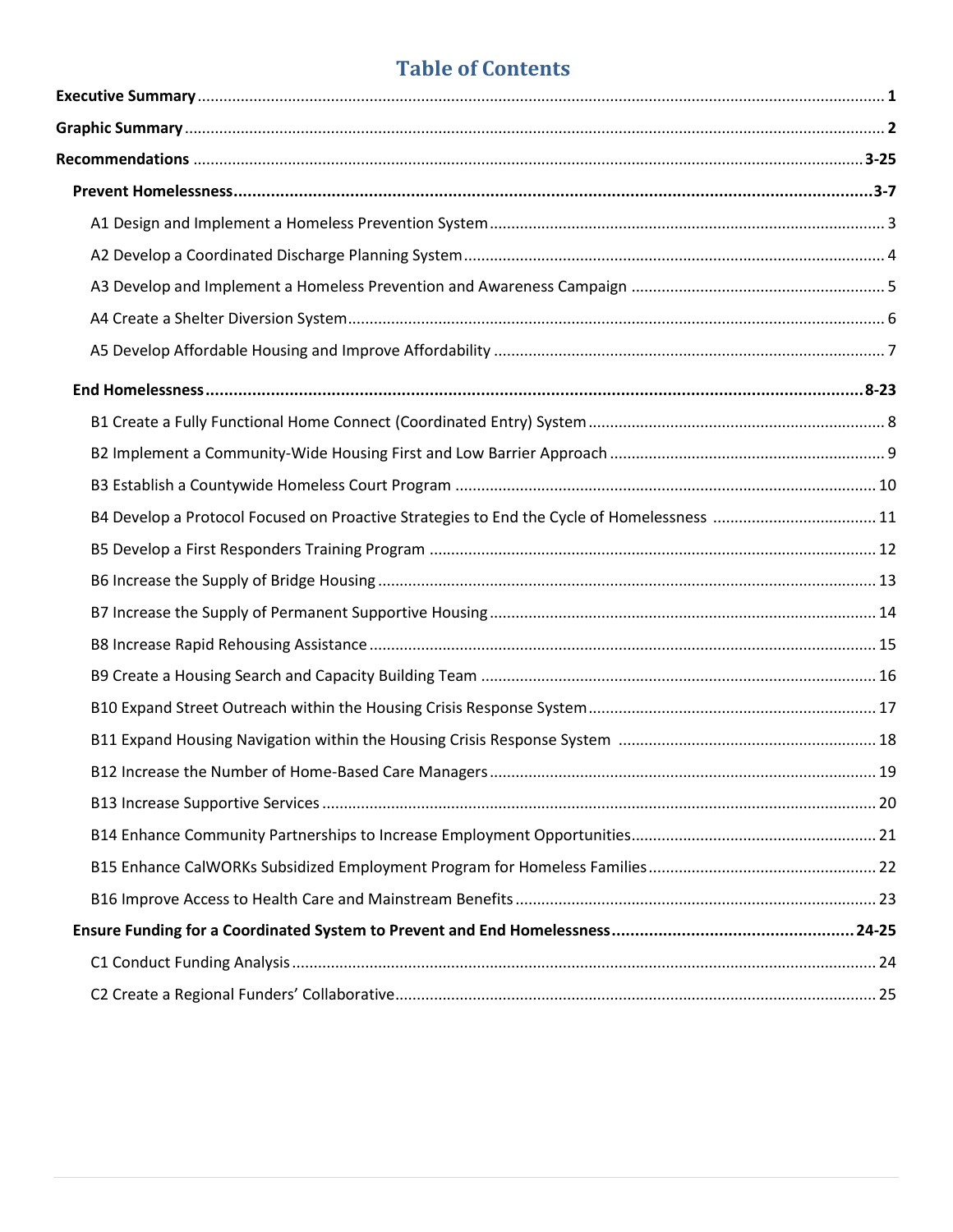## **An Action Plan to Address Homelessness in Riverside County**

## **Executive Summary**

The 2017 Point-In-Time Homeless Count and Survey (PIT Count) identified a total of 2,406 homeless individuals in Riverside County, an increase of 11% from 2016 (2,165). In addition, the total unsheltered homeless population increased by 21.2% from 2016 (1,351) to 2017 (1,638). According to the 2017 PIT Count, among the unsheltered homeless population counted, 12% (193) were under the age of 24, 6% (91) were Veterans, while 21% (341) were classified as chronically homeless.

The Executive Oversight Committee on Homelessness (EOCH)--with the support of staff from numerous county agencies, cities, and community-based organizations--has developed an action plan to address homelessness by applying evidence-based strategies and best practices to effectively meet the needs of specific geographic areas and subpopulations. The action plan is intended to be a *living document* that requires ongoing development and updates based on the changing environment, community demands, and emerging opportunities.

The action plan focuses on three primary goals for addressing homelessness in the following Riverside County populations: youth, veterans, families, and chronically homeless individuals and families.

*Goal 1 – Prevent homelessness among individuals and families at-risk of becoming homeless*.

Design and implement a coordinated prevention system to provide limited cash assistance, a wide range of free or low-cost supportive services, and/or supplies to those most likely to become homeless.

 *Goal 2 – End homelessness of single individuals and families who are living on the streets and in shelter and transitional housing programs.*

Design and implement a coordinated system of evidence-based Housing First, low barrier, and rapid rehousing (RRH) approaches to obtaining and maintaining housing of specified subpopulations in geographic areas with the greatest need.

## *Goal 3 – Ensure funding for a coordinated system to end and prevent homelessness among individuals and families*.

Identify a wide range of public and private funding opportunities to carry out the design and implementation of the coordinated system to prevent and end homelessness.

To achieve these three goals, the action plan calls for the implementation of four primary strategies, listed below, and establishes 23 recommendations.

- Strategy 1 Improve System Coordination
- ❖ Strategy 2 Increase Housing Resources
- Strategy 3 Increase Outreach & Navigation
- ❖ Strategy 4 Increase Supportive Services

It is acknowledged that additional measures and tracking tools will need to be developed to further measure the effectiveness of this plan toward ending homelessness in Riverside County. As a starting point, the EOCH will partner with the County of Riverside Continuum of Care (CoC) to initially assess the system performance outcomes using existing reporting tools (including dashboards) in the Homeless Management Information System (HMIS), as required by the U.S. Department of Housing and Urban Development.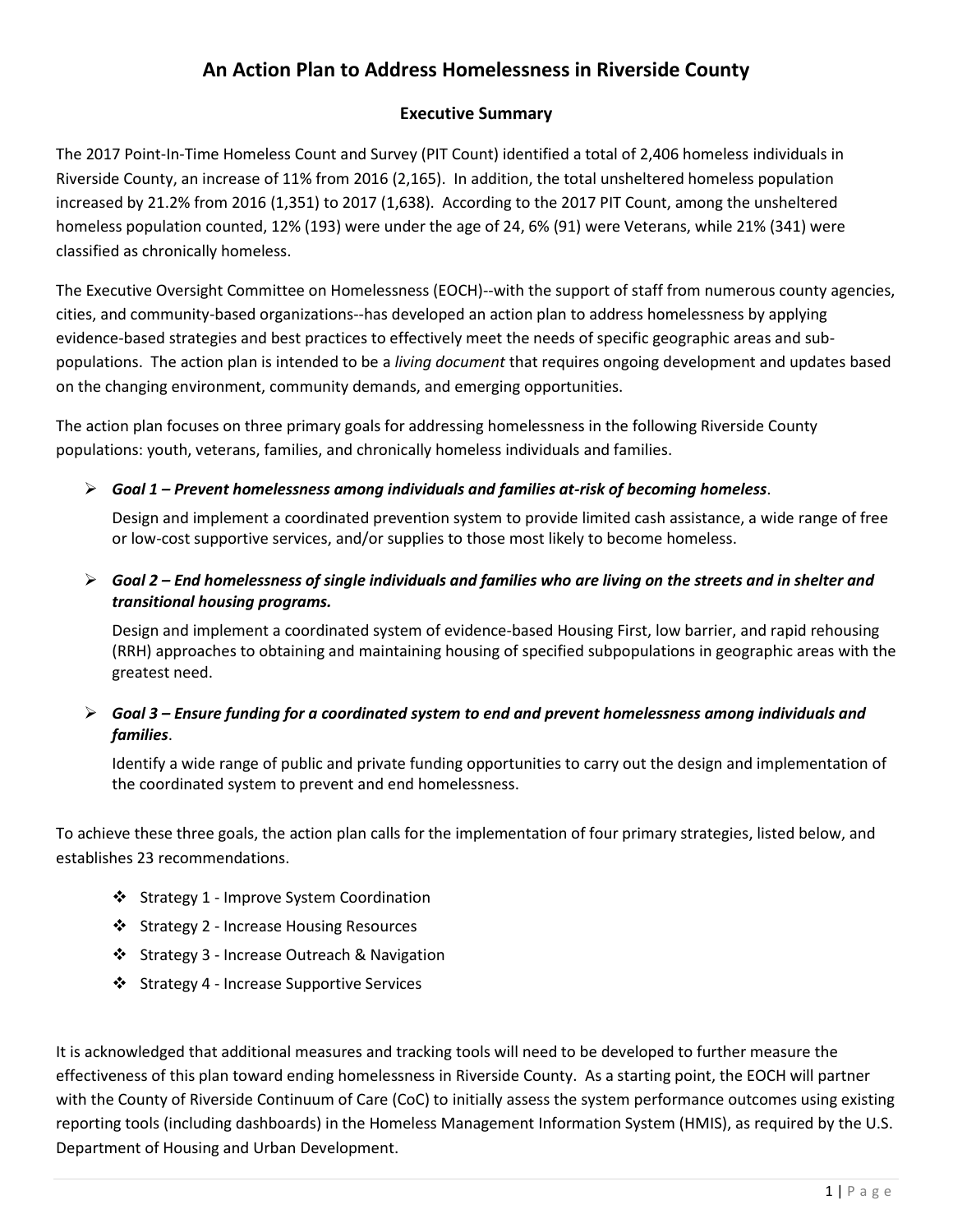#### **AN ACTION PLAN TO ADDRESS HOMELESSNESS IN RIVERSIDE COUNTY**

#### **GOAL 1**

**Prevent Homelessness**

#### System Coordination

- A1. Design and Implement a Homeless Prevention System
- A2. Develop a Coordinated Discharge Planning System
- A3. Develop and Implement a Homeless Prevention and Awareness Campaign

#### Housing Resources

- A4. Create a Shelter Diversion System
- A5. Develop Affordable Housing and Improve Affordability

## **GOAL 2**

### **End Homelessness**

#### System Coordination **System Coordination**

- B1. Create a Fully Functional Home Connect (Coordinated Entry) System
- B2. Implement a Community-Wide Housing First and Low Barrier Approach
- B3. Establish a Countywide Homeless Court Program
- B4. Develop a Protocol Focused on Proactive Strategies to End the Cycle of Homelessness
- B5. Develop a First Responders Training Program

#### Housing Resources

- B6. Increase the Supply of Bridge Housing
- B7. Increase the Supply of Permanent Supportive Housing
- B8. Increase Rapid Rehousing Assistance

#### Outreach and Navigation

- B9. Create a Housing Search and Capacity Building Team
- B10. Expand Street Outreach within the Housing Crisis Response System (HCRS)
- B11. Expand Housing Navigation within the HCRS

#### Supportive Services

- B12. Increase the Number of Home-Based Care Managers
- B13. Increase Supportive Services
- B14. Enhance Community Partnerships to Increase Employment Opportunities
- B15. Enhance CalWORKs Subsidized Employment Program for Homeless Families
- B16. Improve Access to Health Care and Mainstream Benefits

## **GOAL 3 Ensure Funding for a Coordinated System**

- C1. Conduct Funding Analysis
- C2. Create a Regional Funders' Collaborative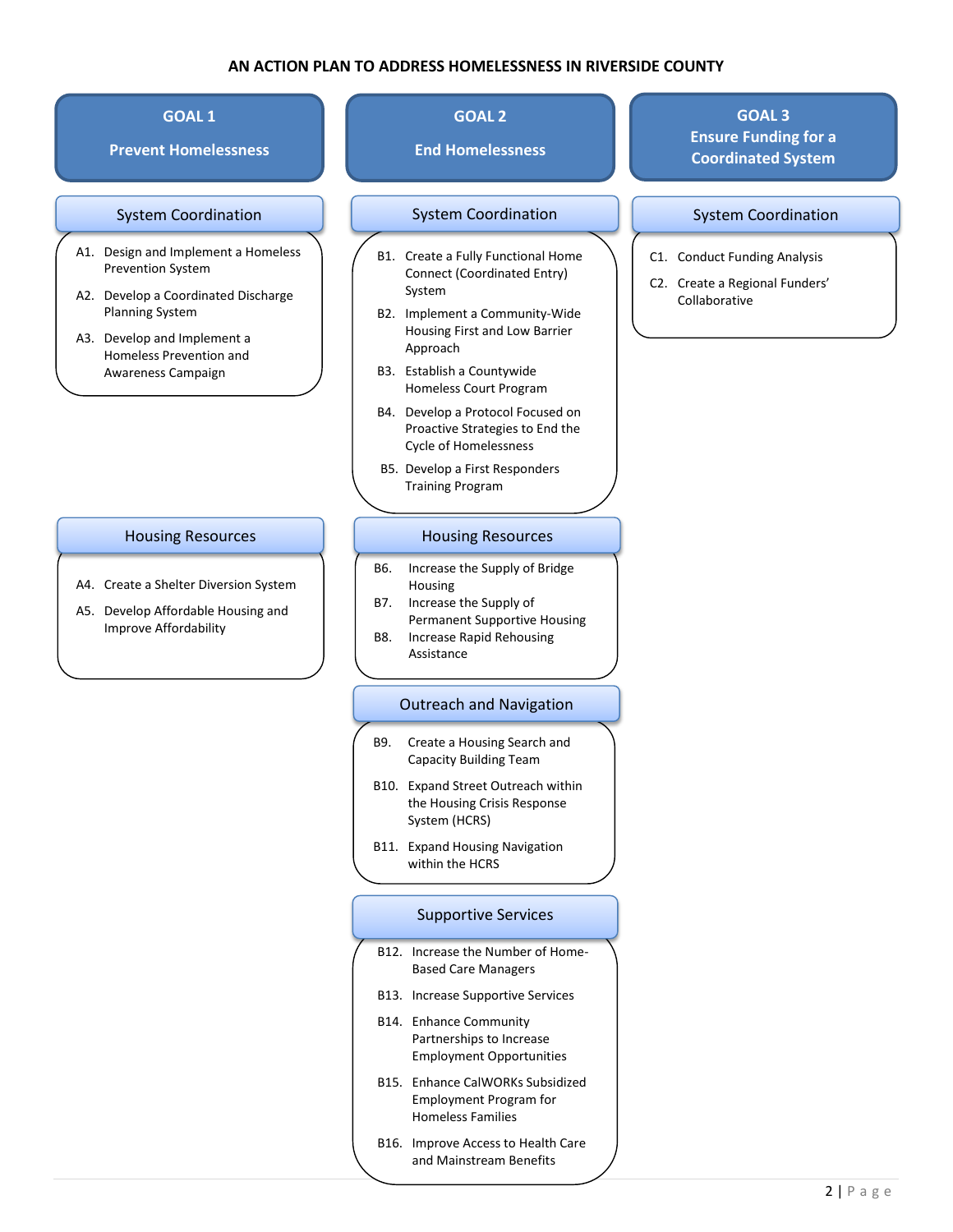## **System Coordination**

## *A1: Design and Implement a Homeless Prevention System (HPS)*

### **Recommendation**

*Design and implement an effective Homeless Prevention System (HPS) to identify individuals and families who are most likely to become homeless and ensure they receive the necessary resources to prevent homelessness.* 

| <b>Lead Agency</b><br>Department of Public Social Services (DPSS)<br>$\bullet$<br>Community Action Partnership (CAP)<br>$\bullet$ | <b>Status</b><br>In Development                                                                                                                                                                                                                                                                                 |
|-----------------------------------------------------------------------------------------------------------------------------------|-----------------------------------------------------------------------------------------------------------------------------------------------------------------------------------------------------------------------------------------------------------------------------------------------------------------|
| <b>Target Populations</b><br><b>Chronically Homeless</b><br><b>Families</b><br>$\bullet$<br>Youth<br>Veterans<br>$\bullet$        | <b>Potential Funding Sources</b><br><b>Emergency Solutions Grant (ESG):</b><br>$\bullet$<br>Allocations directly to entitlement<br>$\circ$<br>jurisdictions; Balance of state allocation to<br>non-entitlement jurisdictions<br>Emergency Food and Shelter Program (EFSP)<br>Community Action Partnership (CAP) |

#### **Description**

An effective HPS will ensure that individuals and families most likely to become homeless do not become homeless. The approach focuses on early identification of high risk families using existing resources and immediately providing them with assistance to ensure they maintain their current housing whenever possible. The HPS will provide limited cash assistance and a wide range of free and/or low-cost supportive services and supplies to at-risk households.

Households with the *highest risk* of becoming homeless will receive the following types of services:

 Rental and utility assistance directly provided to vendors or providers (utility deposits, security deposits, and move-in costs); legal fee assistance; transportation assistance; credit repair assistance

Households with *moderate risk* of becoming homeless will receive the following types of services as needed:

 Clothing, food, and household equipment, furniture, supplies; utility assistance (energy saving/weatherization improvements); public assistance; educational assistance and school supplies; dispute resolution services; savings match assistance; mental health assistance; employment services; free tax preparation; substance use counseling and treatment; health care assistance; hygienic supplies

- Establish a Homeless Prevention Team to design and implement a countywide HPS to include DPSS, CAP and RUHS-BH (CES), 211 Community Connect, and other key stakeholders to: 1) Conduct an assessment and system mapping of current prevention resources and services in the county; and 2) Develop a system focused on connecting individuals and families at-risk of homelessness to services and resources to ensure they remain stably housed and be assisted in developing an individual plan to prevent future homelessness or housing instability.
- Evaluate key indicators and the availability of data that can accurately identify high or moderate risk characteristics for homelessness (e.g., HMIS, characteristics of local sheltered population).
- Identify or develop a screening and identification tool that accurately identifies individuals and families to benefit from emergency, low-cost assistance to prevent individuals from losing their homes.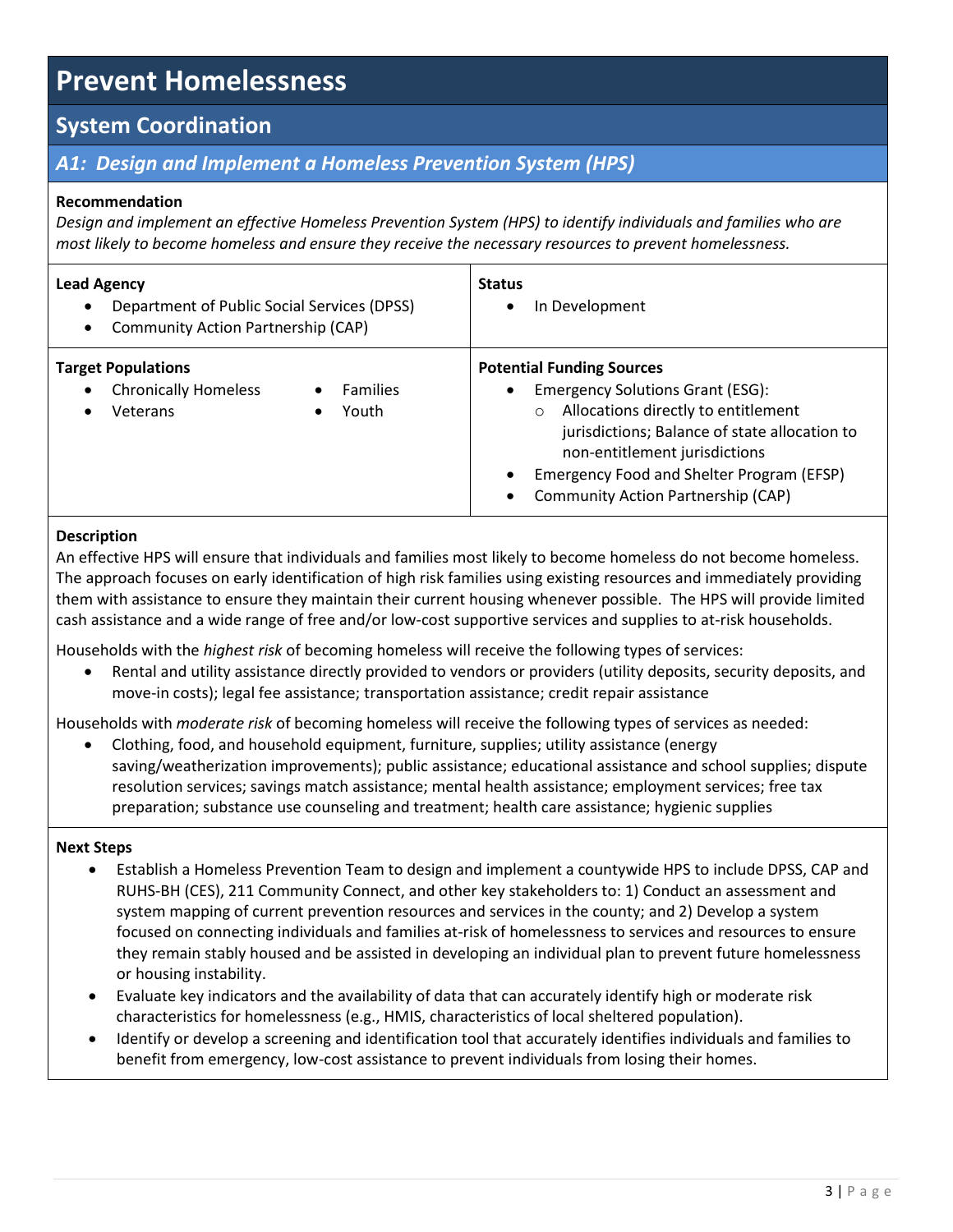## **System Coordination**

## *A2: Develop a Coordinated Discharge Planning System*

### **Recommendation**

*Develop a coordinated discharge planning system between all county departments for persons transitioning from one department's care/case management services into another.*

| <b>Lead Agency</b><br>Riverside University Health System-Population<br>$\bullet$<br>Health (RUHS-PH)               | <b>Status</b><br>Ongoing                                                                                                |
|--------------------------------------------------------------------------------------------------------------------|-------------------------------------------------------------------------------------------------------------------------|
| <b>Target Populations</b><br><b>Chronically Homeless</b><br><b>Families</b><br>$\bullet$<br>Youth<br>Veterans<br>٠ | <b>Potential Funding Sources</b><br>California Department of Health Care Services<br>(DHCS) - Whole Person Care Program |

### **Description**

A coordinated discharge planning system will allow for continuity of care and service provision for clients receiving services from multiple service providers. An effective discharge planning process will prepare a homeless person with psychiatric and/or substance abuse disorders for return or re-entry to the community and the linkage of the individual to essential community services as supports. Discharge planning between departments and service providers will seek to encompass all case management transitions, including clients transitioning from:

- RUHS Medical Center (RUHS-MC) to RUHS Clinics
- Foster Care to Adult Programs
- Jail to Probation
- Detention Health (DH) to RUHS-MC (and vice versa)
- DH to Department of Behavioral Health (DBH)
- DH to RUHS Clinics (behavioral health or medical)
- Probation to RUHS Clinics (behavioral health or medical)
- Probation to RUHS-MC (and vice versa)
- RUHS Behavioral Health to RUHS Medical Clinics
- RUHS-MC Arlington Campus to RUHS Behavioral Health
- RUHS Public Health to RUHS-MC or RUHS Clinics

- Review, update, and expand the existing interagency Cooperative Agreement (signed in 2011) between DPSS, RUHS-BH, Sheriff's Department, Department of Veterans' Services, Community Connect, and Hospital Association of Southern California, to support and participate in the CoC Discharge Planning Committee. This committee is to: (1) develop and implement a countywide homeless prevention policy for persons leaving publicly funded institutions or systems of care; and (2) have a key role in coordinating after-care planning and/or directly providing community-based services that serve to prevent homelessness for individuals with severe mental health or substance abuse disorders.
- Identify an electronic database solution to contain the necessary data and information from the relevant departments to assist with discharge planning.
- Assess and expand data sharing agreements between city/county departments and other community-based service providers providing services to common clients being discharged from institutional care, hospitals, and acute or long-term facilities.
- Evaluate and identify best practices, protocols, and staff training for housing-focused discharge planning, including direct linkage to the county's Coordinated Entry System and "zero-tolerance" discharge policies.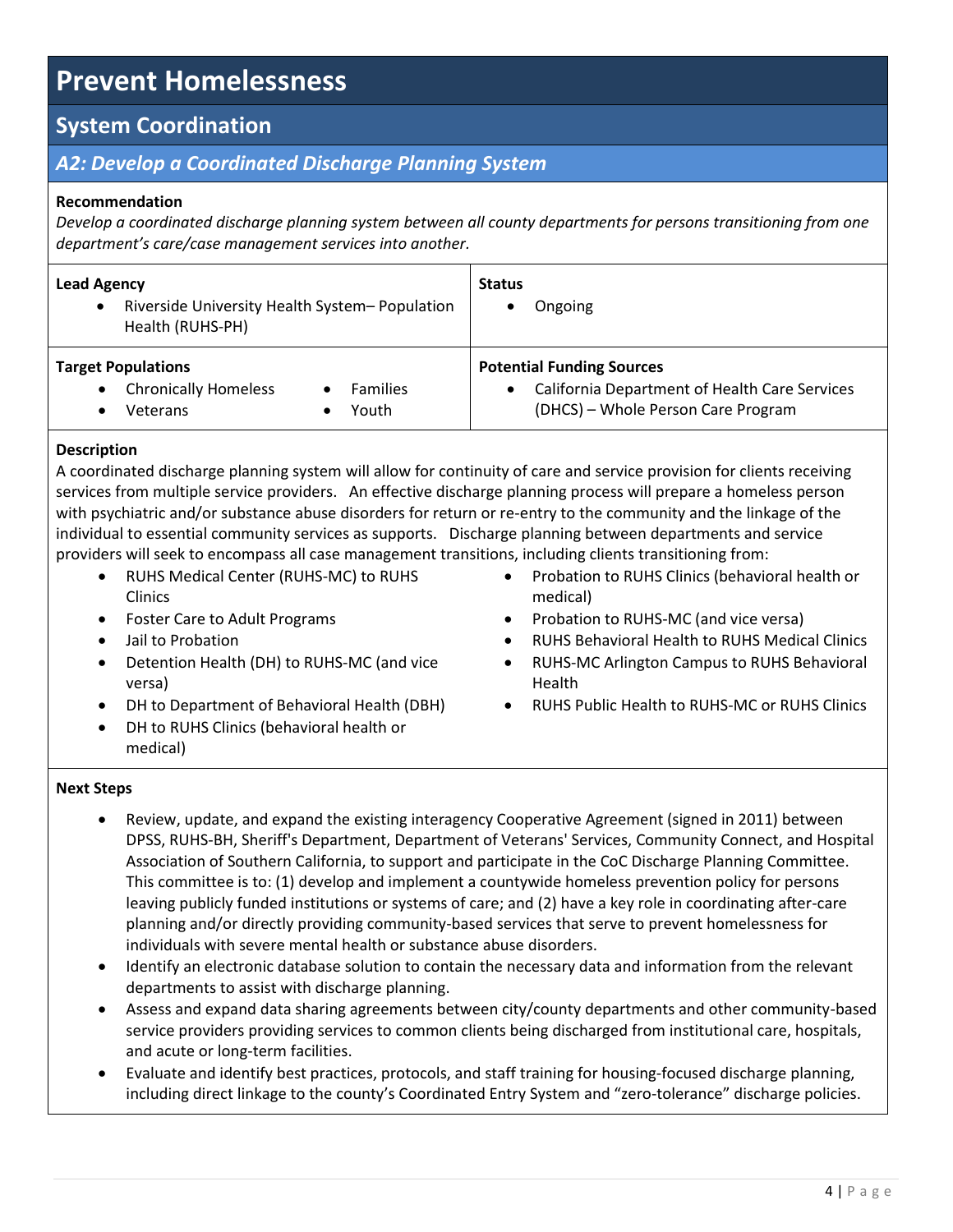## **System Coordination**

## *A3: Develop and Implement a Homeless Prevention and Awareness Campaign*

#### **Recommendation**

*Develop and implement a multi-media homeless prevention and awareness campaign focused on homeless prevention resources available to at-risk individuals, at-risk families, and to community groups who seek to help them.*

| <b>Lead Agency</b><br>Riverside County Executive Office (CEO)<br>$\bullet$<br>Department of Public Social Services (DPSS)<br>$\bullet$ | <b>Status</b><br>In Development                      |
|----------------------------------------------------------------------------------------------------------------------------------------|------------------------------------------------------|
| <b>Target Populations</b><br><b>Chronically Homeless</b><br><b>Families</b><br>$\bullet$<br>Youth<br>Veterans                          | <b>Potential Funding Sources</b><br>To be determined |

### **Description**

It is important that households and individuals at-risk of becoming homeless are aware of the resources available to help prevent homelessness. Homeless prevention awareness will involve making individuals and families aware of supportive services available in the community and how to access them.

It is also important that community groups including faith-based organizations, local government agencies, and nonprofit organizations are engaged in homeless prevention education. When engaged community partners are made aware of the spectrum of services needed, they can be more effective in assisting and linking individuals to community resources that can prevent homelessness.

The homeless prevention and awareness campaign will also develop a "Homeless Prevention Guide" for the public that is electronically available on various community websites, as well as available in hard-copy at various locations across the county including:

- Social Service Agencies
- Libraries
- Community Centers

**Schools** 

- Hospitals, Clinics Municipalities
- Sheriff, Police, and Fire Stations
- Animal Shelters
- Non-profit Organizations

- Identify existing homeless campaigns used by cities, faith-based and business sectors that can be replicated as a countywide campaign.
- Partner with CVAG and WRCOG to implement campaign to cities.
- Identify opportunities to market and distribute the campaign throughout the county, including but not limited to: electronic signs; newspapers and newsletters; community calendars; local cable TV; billboards, bus stops; public service announcements on radio; agency and community websites; social media; movie theatre ads.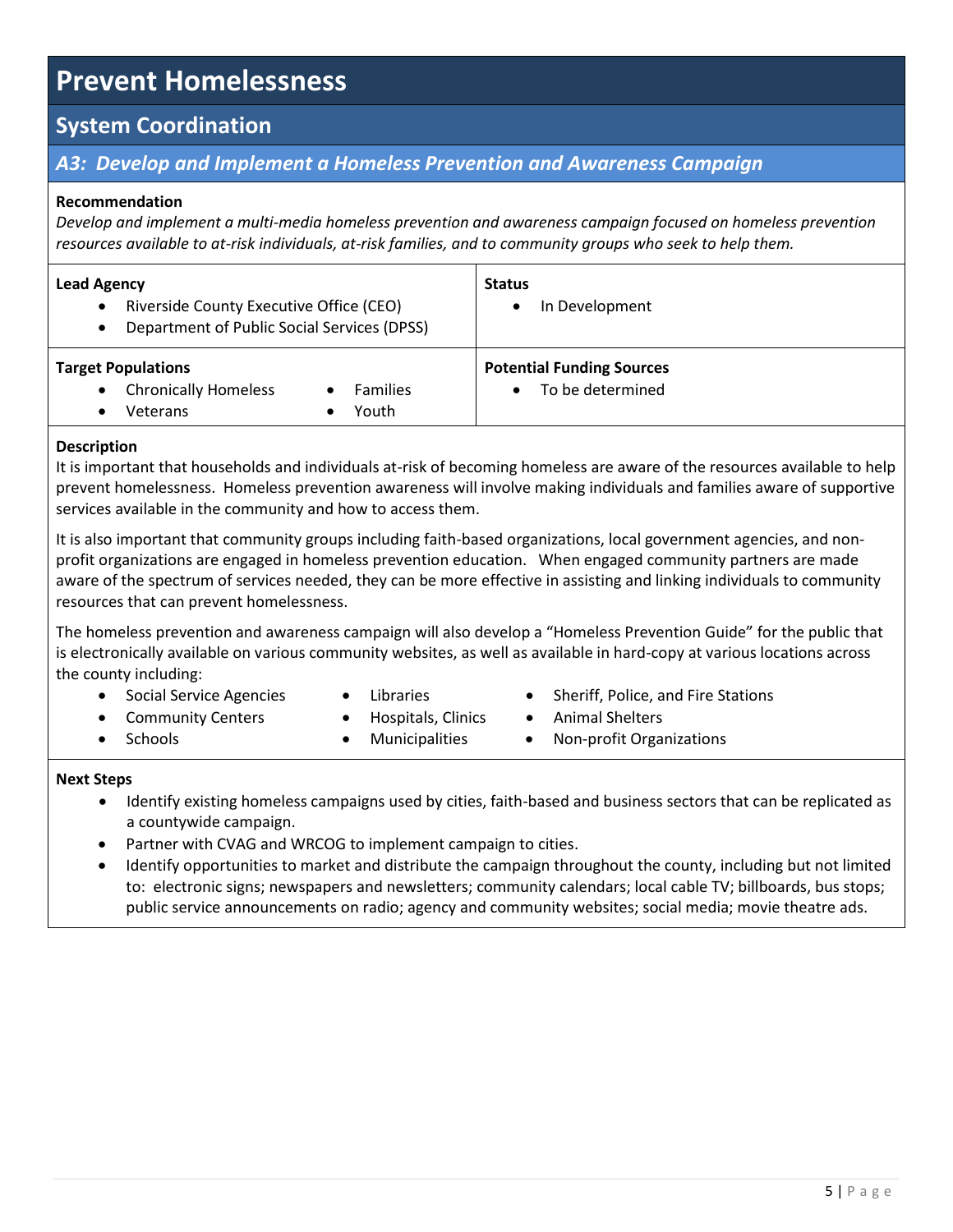## **Housing Resources**

## *A4: Create a Shelter Diversion System*

#### **Recommendation**

*Divert households from entering emergency shelter through rapid rehousing assistance and aiding in obtaining and maintaining permanent housing.*

| <b>Lead Agency</b><br>Department of Public Social Services (DPSS)<br>٠<br>Department of Behavioral Health (DBH)<br>٠ | <b>Status</b><br>In Progress                                                                                                                                                                                                                                                                                                                                                                                                                                                                            |
|----------------------------------------------------------------------------------------------------------------------|---------------------------------------------------------------------------------------------------------------------------------------------------------------------------------------------------------------------------------------------------------------------------------------------------------------------------------------------------------------------------------------------------------------------------------------------------------------------------------------------------------|
| <b>Target Populations</b><br>• Chronically Homeless<br><b>Families</b><br>Youth<br>Veterans                          | <b>Potential Funding Sources</b><br><b>Emergency Solutions Grant (ESG):</b><br>Allocations directly to entitlement<br>$\circ$<br>jurisdictions; Balance of state allocation to<br>non-entitlement jurisdictions<br>U.S. Department of Housing and Urban<br>Development (HUD) Continuum of Care (CoC)<br>funding for rapid rehousing programs<br>HUD HOME Investment Partnerships Program<br>(HOME)<br>U.S. Department of Veterans Affairs (VA)<br>٠<br>Supportive Services for Veterans Families (SSVF) |

## **Description**

The shelter diversion program consists of the following:

*1) household assessment 2) use of bridge housing 3) assistance with obtaining* 

*permanent and affordable housing*

Once it has been determined that a household will lose their housing, an assessment will be conducted to determine when housing will cease, and the availability of family, friends, or other support network who may be able to shelter the household upon exiting their current housing. Housing search activities will be simultaneously be conducted.

If permanent housing was not obtained prior to the household's loss of housing, bridge housing rather than emergency shelter will be explored next. Bridge housing has no preconditions and provides safe, temporary housing while households await permanent housing placement. While in bridge housing, households work with a housing navigator to secure permanent and affordable housing as soon as possible. Assistance provided by the housing navigator may include:

- Housing location services
- Financial assistance for rent, utilities, and moving costs
- Case management and supportive services

- The CoC Coordinated Entry System Oversight Committee will finalize a diversion screening tool to be used in CES, along with a process and protocols to quickly determine whether a family and/or individual is eligible to be diverted. This screening tool and process will also be used at each county-funded emergency shelter.
- Conduct training for emergency shelter staff on how to implement a diversion program at the "front door" before a family/individual can enter the shelter.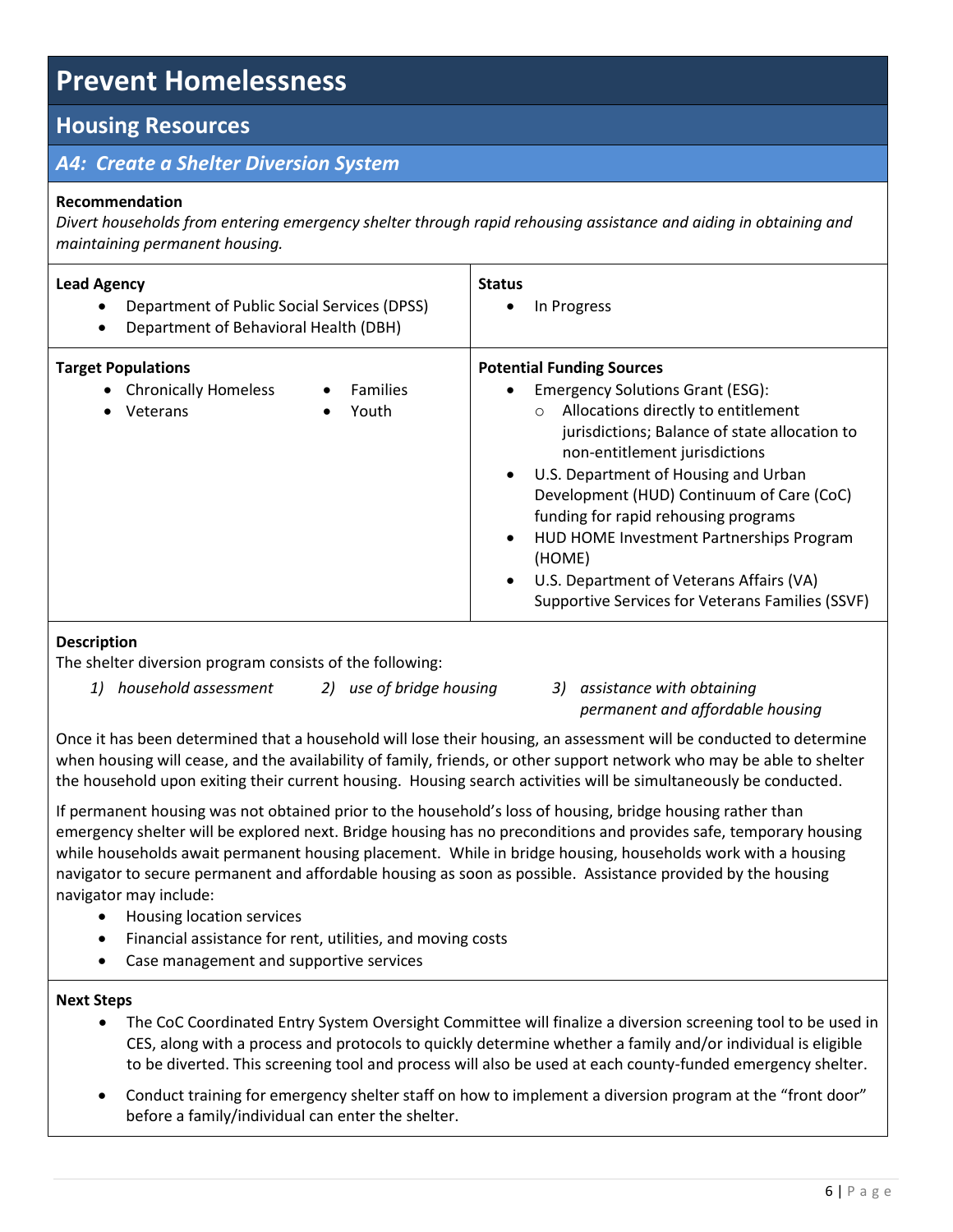## **Housing Resources**

## *A5: Develop Affordable Housing and Improve Affordability*

### **Recommendation**

*Identify additional funding for subsidized housing, providing developer incentives to create additional affordable housing, along with developing and identifying funding sources for a permanent supportive housing model to address case management, employment services, and other key supportive services households need to maintain and thrive in stable housing.*

| <b>Lead Agency</b><br>Economic Development Agency (EDA)<br>Transportation & Land Management Agency<br>$\bullet$<br>(TMLA) | <b>Status</b><br>In Progress                                                                                                                                                                                                                                                                                                                                                          |
|---------------------------------------------------------------------------------------------------------------------------|---------------------------------------------------------------------------------------------------------------------------------------------------------------------------------------------------------------------------------------------------------------------------------------------------------------------------------------------------------------------------------------|
| <b>Target Populations</b><br><b>Chronically Homeless</b><br><b>Families</b><br>Youth<br>Veterans<br>$\bullet$             | <b>Potential Funding Sources</b><br>HOME Tenant-Based Rental Assistance (TBRA)<br>$\bullet$<br>Housing Authority and the City of Riverside have<br><b>TBRA</b> funding<br>Public Housing (Housing Choice Voucher and<br>Section 8) - Housing Authority<br>Supportive Services for Veteran Families (SSVF) -<br>offers homeless prevention and rapid-rehousing<br><b>VASH vouchers</b> |

#### **Description**

The County of Riverside, as with many other California counties, has a shortage of affordable housing. The creation of new affordable housing units and/or rehabilitation of existing units for chronic homeless and those who are underhoused must be prioritized. New affordable housing projects should be required to set aside a minimum of 20% of the units for chronically homeless individuals/families.

The Economic Development Agency (EDA) will lead the effort to create a supply of new affordable housing units through partnerships with developers, by purchasing properties to rehabilitate using federal or state funding, tax subsidies, or tax credits. New affordable housing for homeless individuals and families can be created through new construction, acquisition and rehab, master leasing, set-asides in existing buildings/developments, and through dedicated units in new developments (through inclusionary zoning and other strategies).

- Assess the need for, and feasibility of, new construction, acquisition and rehab, master leasing, set-asides in existing buildings/developments, and dedicated units in new developments (through inclusionary zoning and other strategies).
- Identify properties (land, retail or commercial space, motels, apartments, housing units, mobile home parks) in the county that can be acquired and converted into affordable permanent housing and permanent supportive housing for homeless people.
- Identify additional funding sources, incentives, and partners (e.g., developers) that will improve housing affordability.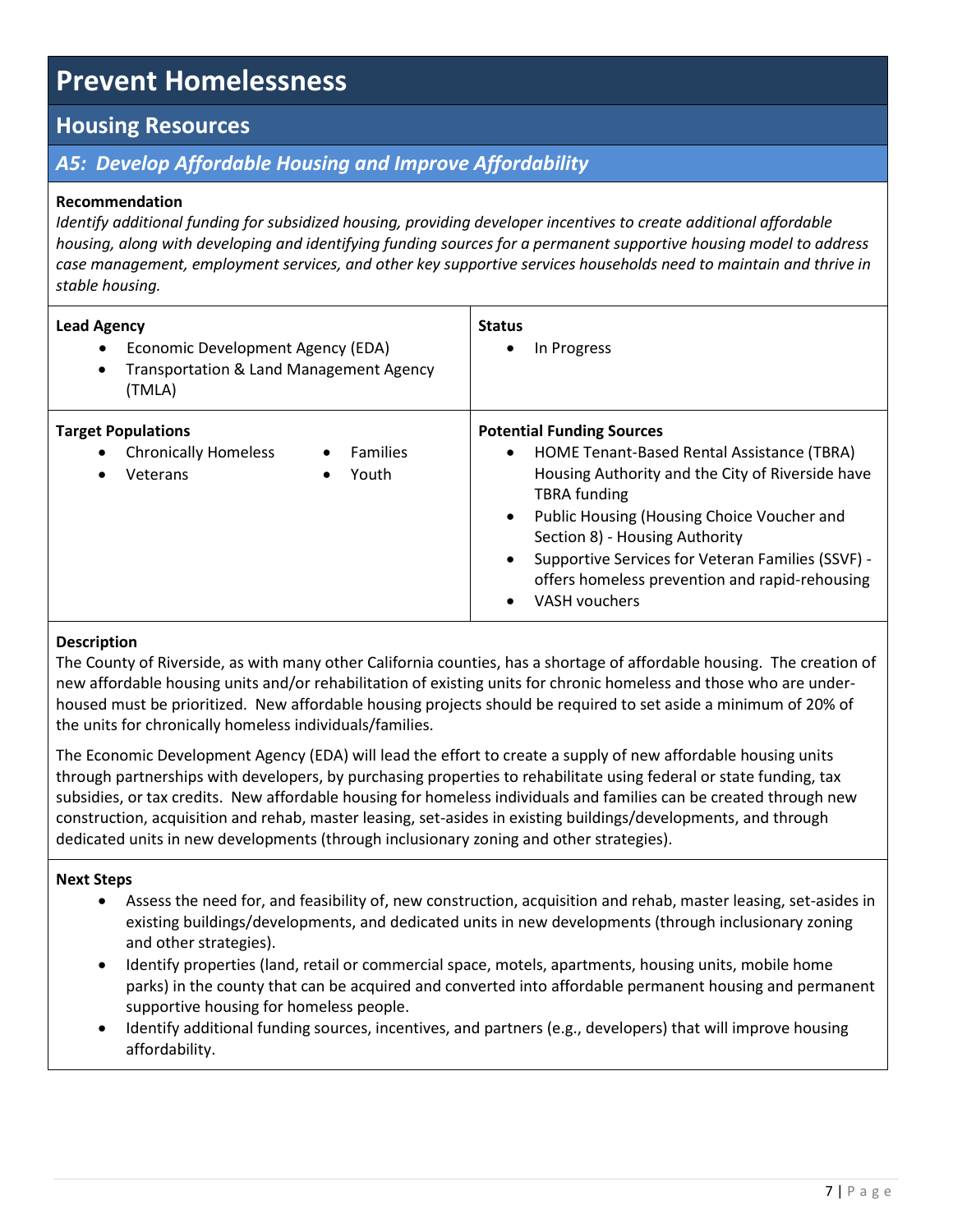## **System Coordination**

## *B1: Create a Fully Functional Home Connect (Coordinated Entry) System*

### **Recommendation**

*Create a fully functional Home Connect System (HCS) that will serve as Riverside County's Coordinated Entry System (CES) to centrally coordinate intake assessment and service referrals.*

| <b>Lead Agency</b><br>Riverside University Health System - Behavioral<br>$\bullet$<br>Health (RUHS-BH)                                                                                                                                                                     | <b>Status</b><br>In Progress/Ongoing                                                                                                                           |
|----------------------------------------------------------------------------------------------------------------------------------------------------------------------------------------------------------------------------------------------------------------------------|----------------------------------------------------------------------------------------------------------------------------------------------------------------|
| <b>Target Populations</b><br>Chronically homeless households<br>$\bullet$<br>Veterans<br>$\bullet$<br>Families with children under age 18<br>$\bullet$<br>Non-chronically homeless youth aged 18-24<br>$\bullet$<br>Homeless youth unaccompanied under age 18<br>$\bullet$ | <b>Potential Funding Sources</b><br>U.S. Department of Housing and Urban<br>Development (HUD) Continuum of Care (CoC)<br>funding for coordinated entry systems |

#### **Description**

RUHS-BH, in conjunction with the Riverside County Continuum of Care and other community partners, will develop a plan to create a fully functional Home Connect System that will serve as Riverside County's Coordinated Entry System (CES).

The system will include:

- As many community access points as possible
- A strong data entry component for reporting, tracking, and housing linkage
- A comprehensive and standardized assessment tool to aid in determining those homeless individuals with the most severe needs, prioritizing them for appropriate housing and supportive services

- Ensure full utilization and widespread county access to the Home Connect System (HCS).
- Stabilize HCS data completeness and accuracy.
- Ensure countywide monitoring and access to housing and resource referrals.
- Coordinate assignment of housing navigation staff to those determined most at-risk.
- Provide a system education/training plan.
- Include a system advertising campaign.
- Provide landlord supports and inclusions.
- Ensure linkage and connection through outreach efforts with the Homeless Prevention Specialist Program.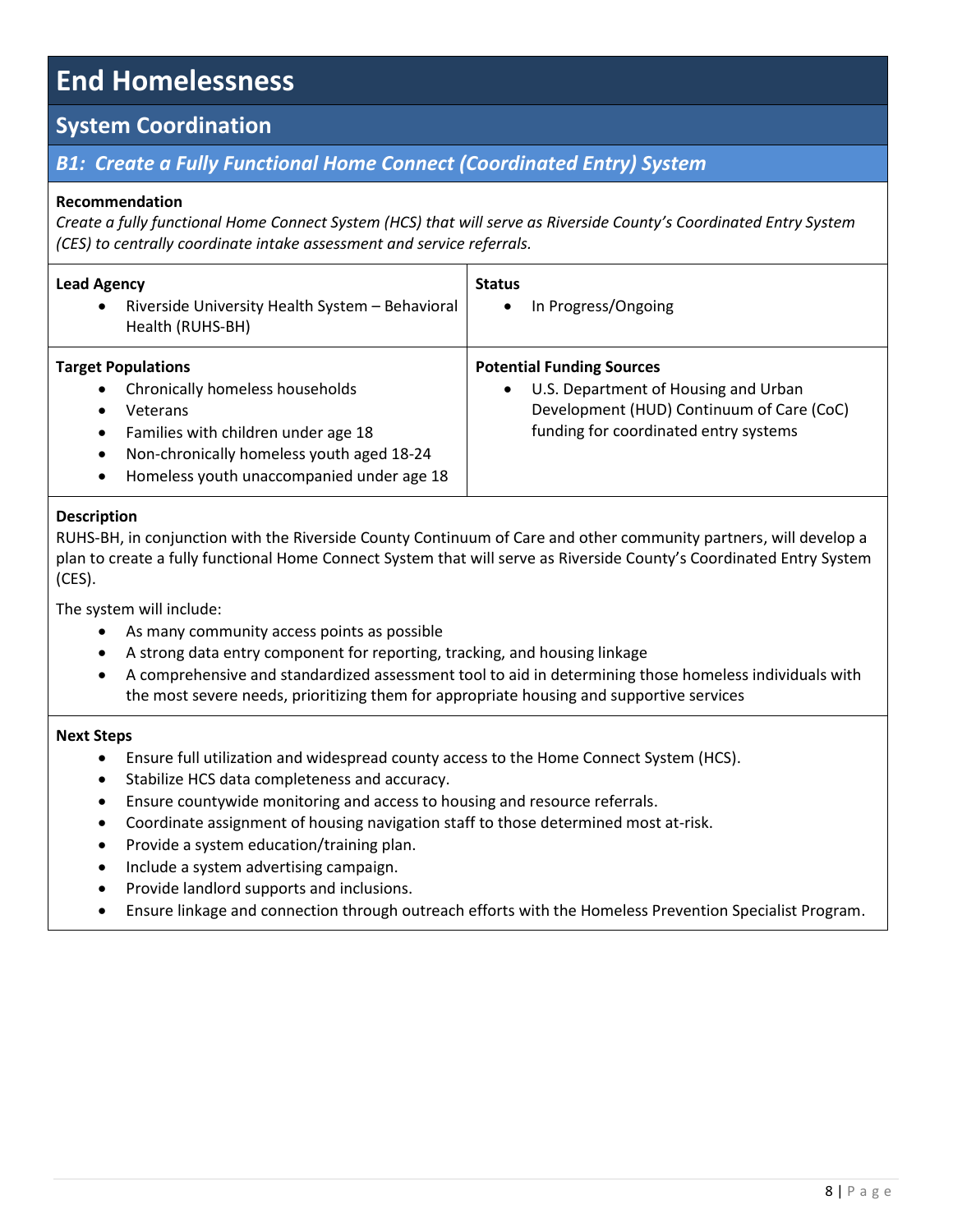## **System Coordination**

## *B2: Implement a Community-Wide Housing First and Low Barrier Approach*

#### **Recommendation**

*Implement a community-wide Housing First and low barrier approach to help homeless persons obtain and maintain permanent affordable housing regardless of their service needs or challenges.*

| <b>Lead Agency</b><br>Department of Public Social Services (DPSS)<br>$\bullet$                 |                               | <b>Status</b><br>In Progress                                                                                                                                                                                                                                                                                                                   |
|------------------------------------------------------------------------------------------------|-------------------------------|------------------------------------------------------------------------------------------------------------------------------------------------------------------------------------------------------------------------------------------------------------------------------------------------------------------------------------------------|
| <b>Target Populations</b><br><b>Chronically Homeless</b><br>$\bullet$<br>Veterans<br>$\bullet$ | <b>Families</b><br>Youth<br>٠ | <b>Potential Funding Sources</b><br><b>Emergency Solutions Grant (ESG):</b><br>Allocations directly to entitlement<br>jurisdictions; balance of state allocation<br>to non-entitlement jurisdictions<br>U.S. Department of Housing and Urban<br>$\bullet$<br>Development (HUD) Continuum of Care<br>(CoC) funding for rapid rehousing programs |

#### **Description**

Housing First is a community-wide approach that enables access to permanent housing without the typical prerequisites or conditions of other programs. The underlying philosophy of Housing First is that individuals experiencing homelessness can achieve stability, regardless of their needs or challenges, if provided with the appropriate services. Implementing a Housing First and low barrier approach to help homeless individuals obtain and maintain permanent affordable housing involves removing barriers that hinder homeless persons from securing such housing.

Barriers to be addressed that hinder homeless individuals from *obtaining* housing include:

- Little or no income
- Substance abuse (either active or a history of)
- Criminal records
- Domestic violence victimization

Barriers to be addressed that hinder homeless individuals from *maintaining* housing include:

- Failure to participate in supportive services
- Failure to make progress on a service plan
- Loss of, or failure to improve, income
- Domestic violence victimization (e.g., fleeing a domestic violence situation)

- The EOCH will facilitate the creation of a strong collaborative partnership in conjunction with the COC, with the following partners to address these barriers to reducing homelessness:
	- o Housing navigators
	- o Housing providers
	- o Home Connect System
	- o Street outreach workers
- o Home-based case managers
- o City & County Departments with homeless services
- o Policy makers
- o Public and private funders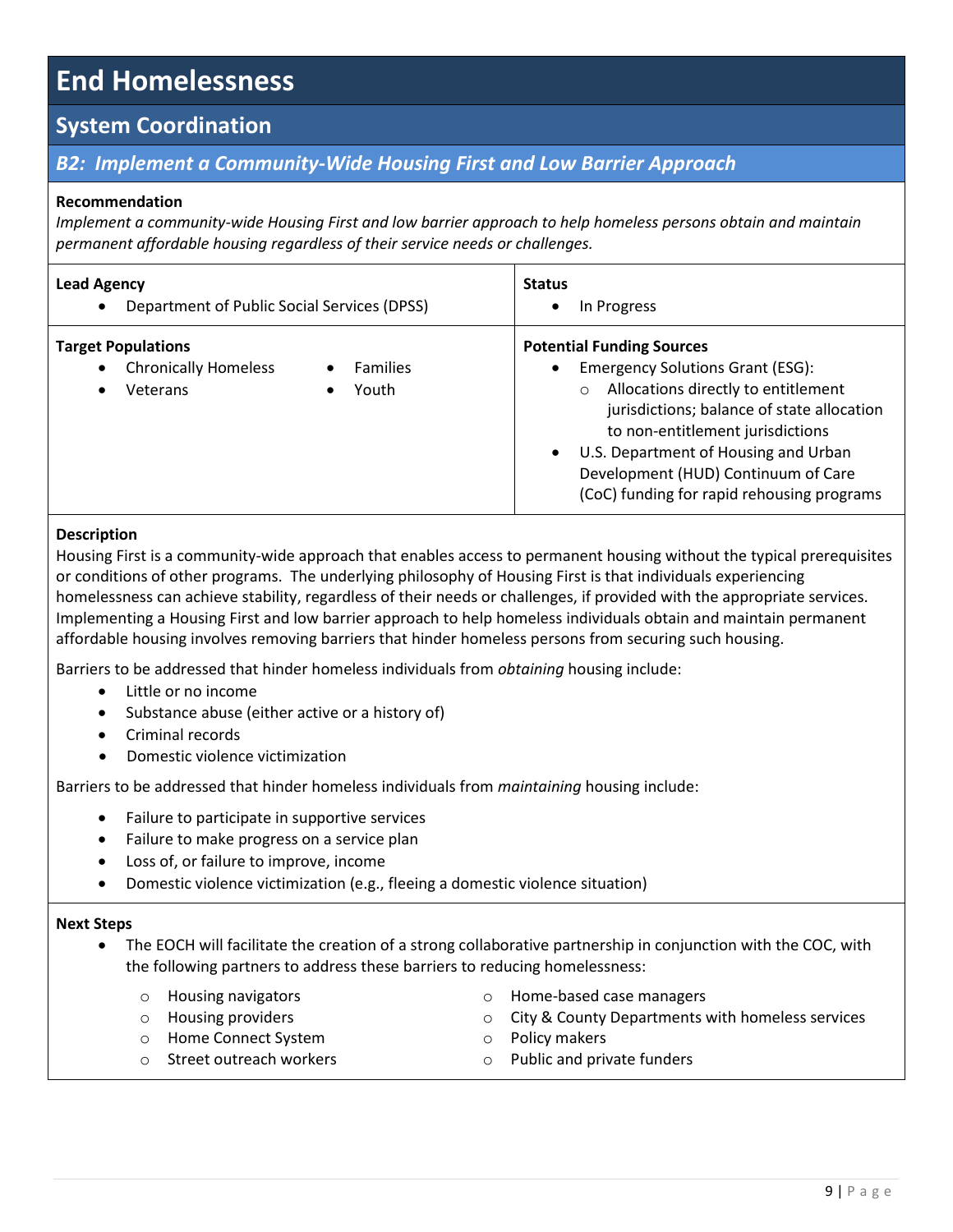## **System Coordination**

## *B3: Establish a Countywide Homeless Court Program*

### **Recommendation**

*Establish a countywide Homeless Court program allowing homeless individuals to resolve outstanding misdemeanor and infraction cases against them under a progressive plea-bargaining system.*

| <b>Lead Agency</b>          | <b>Status</b>                    |
|-----------------------------|----------------------------------|
| <b>District Attorney</b>    | In Progress                      |
| $\bullet$                   | $\bullet$                        |
| <b>Target Populations</b>   | <b>Potential Funding Sources</b> |
| <b>Chronically Homeless</b> | To be determined                 |
| $\bullet$                   | <b>Families</b>                  |
| Veterans                    | $\bullet$                        |
|                             | Youth                            |

#### **Description**

Pending misdemeanor or infraction cases, and outstanding fines/fees associated with previously adjudicated cases, often serve as impediments to overcoming homelessness. The proposed Homeless Court program will provide options for resolving these issues. Participation in the Homeless Court program will be voluntary.

The Homeless Court program will use an incentive-based alternative plea and sentencing system. This system will acknowledge and give "credit" for a participant's pre-appearance and acceptance of, and participation in, providerbased activities aimed at self-improvement. A court approved service provider will establish a specialized treatment plan for each participant. Upon completion of the required activities outlined in the treatment plan, the participant will be "sentenced" to those activities in lieu of other traditional court sanctions.

Activities/treatments which may be required of participants include:

- Counseling
- Medical care
- Life-skills program participation
- Chemical dependency meeting attendance
- Employment search and training participation
- Housing search efforts

- Establish a network of approved local agency service providers for the Homeless Court Program.
- Create a Homeless Court Memorandum of Understanding (MOU) establishing: the program's objectives; the roles and responsibilities of each party; the participant and case eligibility criteria; and how eligibility will be determined.
- Establish a Homeless Court Team consisting of the relevant lead and collaborative agencies responsible for the oversight and administration of the Homeless Court program.
- Develop a protocol for processing the criminal case outcomes.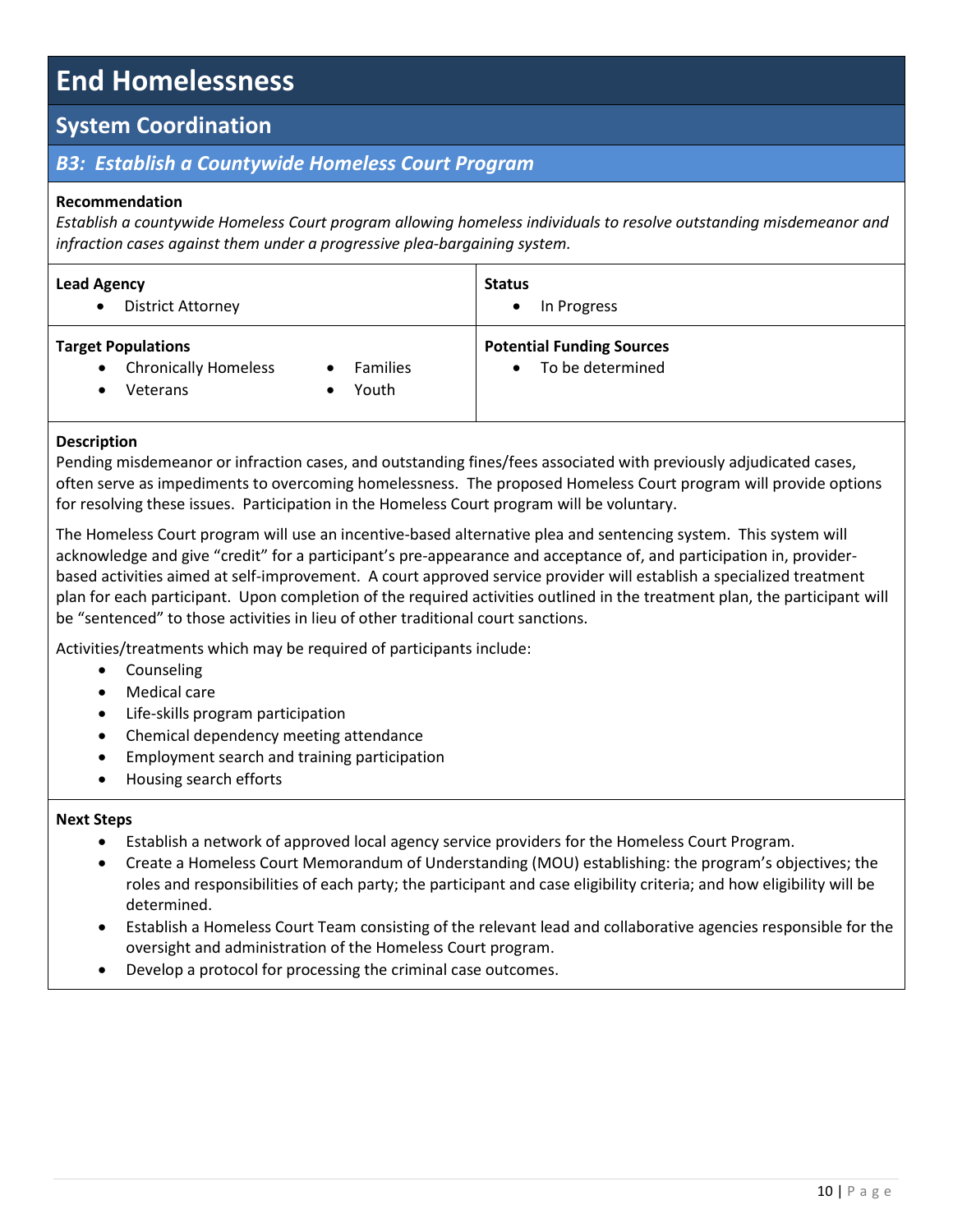## **System Coordination**

## *B4: Develop a Protocol Focused on Proactive Strategies to End the Cycle of Homelessness*

#### **Recommendation**

*Work in coordination with all local law enforcement agencies and city attorneys to develop a protocol focused on proactive strategies to end the cycle of homelessness.*

| <b>Lead Agency</b><br><b>County Counsel</b><br>$\bullet$                          |                               | <b>Status</b><br>In Development<br>$\bullet$                                                                                                                                                                                        |
|-----------------------------------------------------------------------------------|-------------------------------|-------------------------------------------------------------------------------------------------------------------------------------------------------------------------------------------------------------------------------------|
| <b>Target Populations</b><br><b>Chronically Homeless</b><br>$\bullet$<br>Veterans | <b>Families</b><br>Youth<br>٠ | <b>Potential Funding Sources</b><br>Costs are NCC and allocation is subject to<br>$\bullet$<br>competition with other obligations of Code<br>Enforcement, DPSS, Housing Authority, County<br>Counsel, and the Sheriff's Department. |

### **Description**

Prioritize proactive strategies to address underlying causes of homelessness. Providing pathways to end and prevent homelessness can positively impact criminal behavior and recidivism within the homeless community. A growing body of research suggests shelter and housing programs are more cost-effective methods for addressing the causes of homelessness and public concerns.

- Develop a Homeless Encampment Protocol prioritizing relocation to housing and shelters over enforcement of ordinances and other laws and regulations, where underlying factors which result in homeless encampments can be remedied.
- Develop a collaborative process with the court system to enable homeless individuals an avenue to effectively address fines and penalties for new and old violations.
- Support statewide legislative efforts through the California State Association of Counties (CSAC) to prioritize homeless ending and proactive problem-solving strategies over reactive legislation and law enforcement which perpetuate homelessness.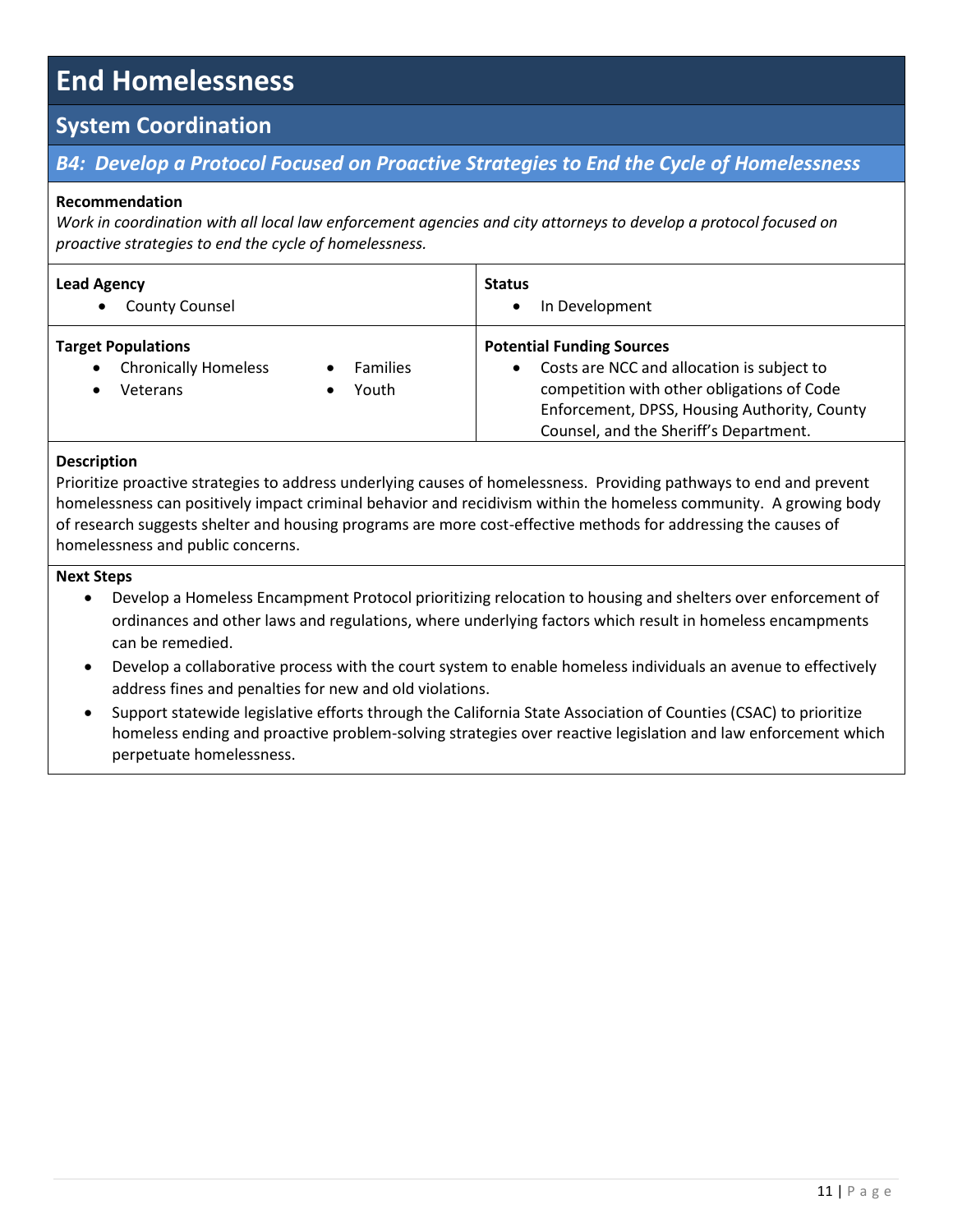## **System Coordination**

## *B5: Develop a First Responders Training Program*

#### **Recommendation**

*Develop and implement a first responders training to facilitate the relationship between social services, law enforcement, and homeless individuals.*

| <b>Lead Agency</b>                                                                                            | <b>Status</b>                                        |
|---------------------------------------------------------------------------------------------------------------|------------------------------------------------------|
| Riverside Sheriff's Office (RSO)                                                                              | In Progress                                          |
| $\bullet$                                                                                                     | ٠                                                    |
| <b>Target Populations</b><br><b>Chronically Homeless</b><br><b>Families</b><br>$\bullet$<br>Youth<br>Veterans | <b>Potential Funding Sources</b><br>To be determined |

#### **Description**

This training will teach peace officers outreach strategies for addressing homelessness. Officers will be trained to offer and divert individuals to a pathway of assistance, recovery and housing. The training will reinforce the recognition of civil rights and property rights in the homeless environment

- Link first responders with available social service agencies, private and social service entities, and local hospitals and medical staff to develop a network of resources and pathways tailored to end homelessness.
	- Implement the first responders training in three phases:

|                                                      | <b>PHASE I</b>                                                                                                                                                                                                                  | PHASE II                                                                                                                                                             | PHASE III                                                                                                                        |
|------------------------------------------------------|---------------------------------------------------------------------------------------------------------------------------------------------------------------------------------------------------------------------------------|----------------------------------------------------------------------------------------------------------------------------------------------------------------------|----------------------------------------------------------------------------------------------------------------------------------|
| $\overline{\phantom{0}}$<br>$\overline{\phantom{0}}$ | Establish a training group (Sheriff's<br>Homeless Outreach TEAM (HOT) &<br>members from other disciplines)<br>Obtain buy-in from participating<br>agencies<br>- Determine and document curriculum<br>- Create a training format | - Identify needed funding sources<br>- Determine needed training<br>locations<br>- Obtain buy-in from first<br>responder agencies<br>- Schedule and present training | - Develop feedback process to<br>improve future training<br>- Develop assessment methods<br>to quantify "success" of<br>training |
|                                                      |                                                                                                                                                                                                                                 |                                                                                                                                                                      |                                                                                                                                  |

- The first responders training will be of sufficient length to address the following topics:
	- o The duties and responsibilities of first responders
	- o The meaning and causation of homelessness
	- o The public safety value of proactive problem-solving strategies
	- o Property rights of the homeless
	- o Civil rights of the homeless
	- $\circ$  The needs of homeless: i.e. mental health, drug dependence, physical disability, etc.
	- o Immediate and long-term services for the homeless
	- o Housing transition processes
	- o Housing options
	- o Safe interaction with the homeless community
	- o The duties and responsibilities of first responders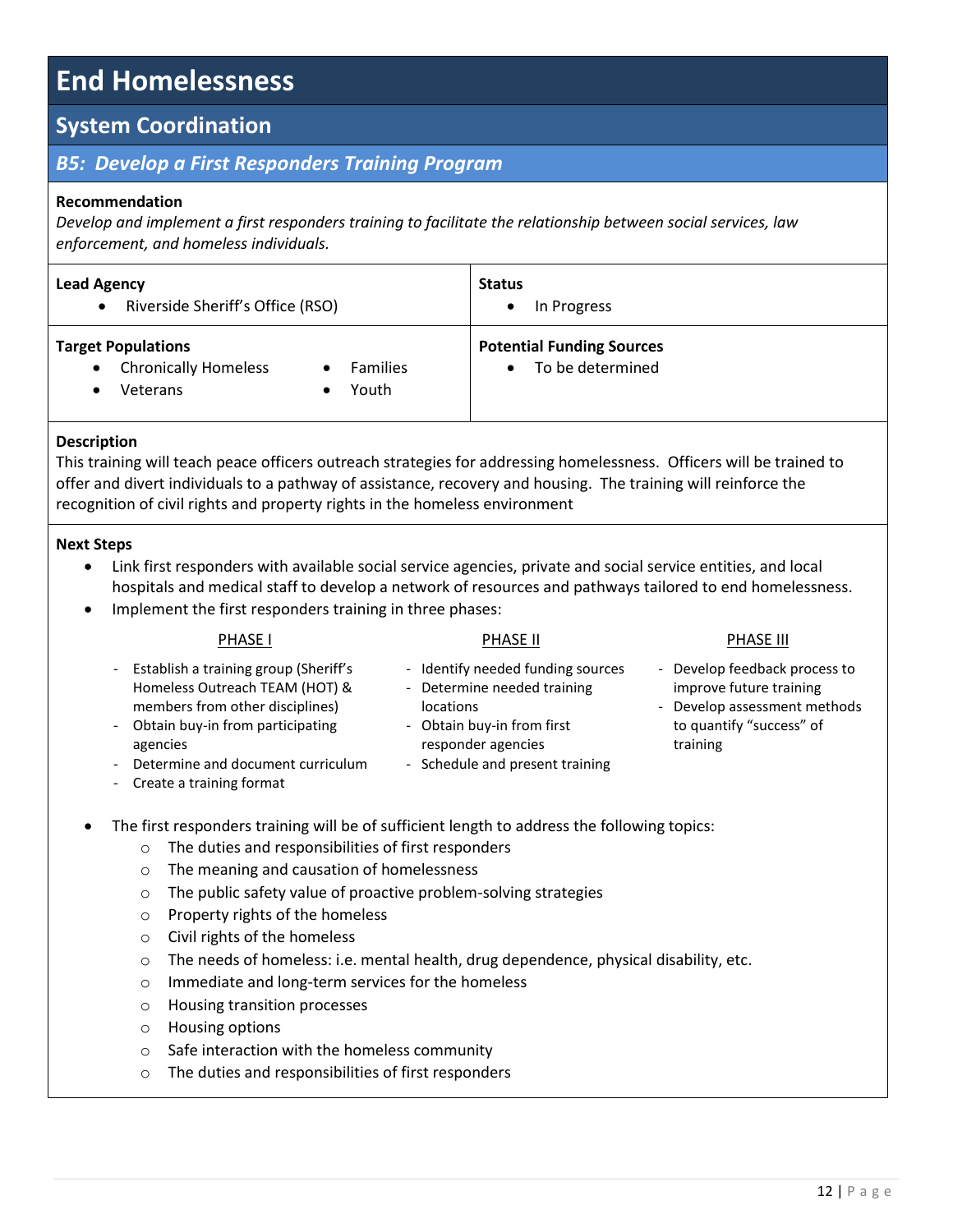## **Housing Resources**

## *B6: Increase the Supply of Bridge Housing*

### **Recommendation**

*Increase the supply of bridge housing to provide temporary housing for individuals and families who have accepted an offer of a permanent supportive housing or permanent affordable housing unit and are willing to work with a housing navigator to obtain the permanent unit.*

| <b>Lead Agency</b><br>Riverside University Health System-Behavioral<br>$\bullet$<br>Health (RUHS-BH)<br><b>Housing Authority</b><br>$\bullet$<br>Department of Public Social Services (DPSS) | <b>Status</b><br>In Progress/Ongoing                                                                                                                                                                                                                                                                                                                                                                                                                                                                                                                     |
|----------------------------------------------------------------------------------------------------------------------------------------------------------------------------------------------|----------------------------------------------------------------------------------------------------------------------------------------------------------------------------------------------------------------------------------------------------------------------------------------------------------------------------------------------------------------------------------------------------------------------------------------------------------------------------------------------------------------------------------------------------------|
| <b>Target Populations</b><br>Chronically homeless households<br>Veteran families and chronically homeless<br>$\bullet$<br>individuals<br>Families with children under age 18<br>$\bullet$    | <b>Potential Funding Sources</b><br><b>Emergency Solutions Grant (ESG):</b><br>$\bullet$<br>Allocations directly to entitlement<br>$\circ$<br>jurisdictions; balance of state allocation to<br>non-entitlement jurisdictions<br>Emergency Food and Shelter Program (EFSP)<br>$\bullet$<br>California Department of Finance (DOF)<br>$\bullet$<br><b>Community-Based Transitional Housing Program</b><br>(CTHP)<br>U.S. Department of Veterans Affairs (VA) Health<br>$\bullet$<br>Care for Homeless Veterans Program and Grant<br>Per Diem (GPD) Housing |

#### **Description**

Since HUD began to shift funding away from transitional housing to permanent housing, the supply of transitional housing beds has decreased to almost none. Interim or transitional housing beds are still needed, however, to bridge a homeless individual or family who has been accepted for permanent housing but may wait weeks or months to find a permanent unit. As a remedy, bridge housing can offer short stays in transitional housing and/or motels/hotels during the waiting period.

While in bridge housing, housing navigators will focus on assisting households with:

- Increasing their income
- Acquiring/completing the documentation, forms, and paperwork necessary to secure permanent housing
- Attending property owner meetings and/or setting appointments as necessary
- The actual move into permanent housing

- Assess the number of bridge housing beds that currently exist in the county and the demand for bridge housing based on the Coordinated Entry System (CES) data.
- Identify and pursue new funding opportunities for additional bridge housing for the county.
- Prioritize existing funding that can be used for bridge housing, such as ESG funding, county general funds.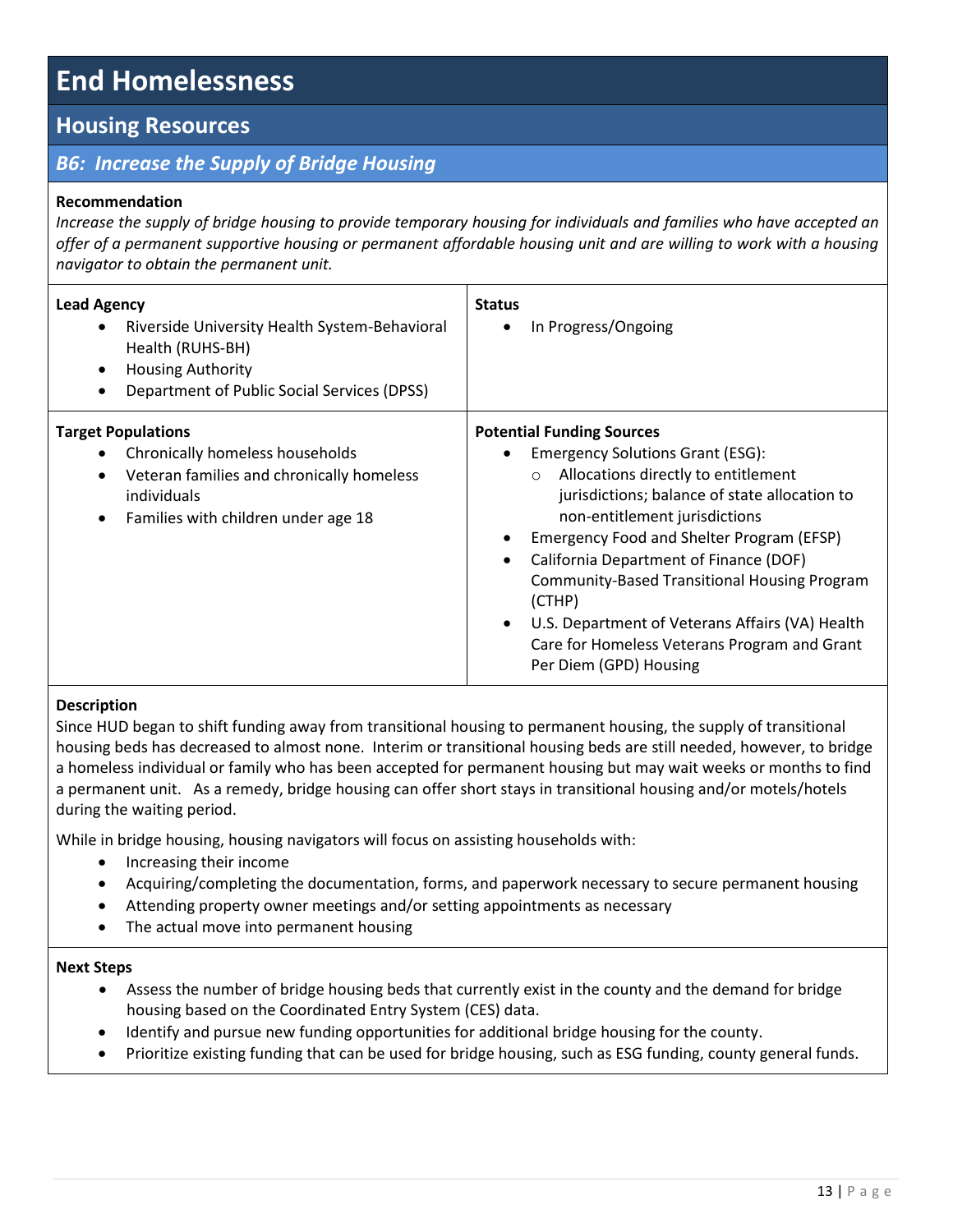## **Housing Resources**

## *B7: Increase the Supply of Supportive Permanent Housing*

### **Recommendation**

*Develop a plan to increase permanent supportive housing (PSH) in Riverside County through an evidence-based intervention model which includes case management, employment services, and other key supports that households need to maintain and thrive in stable housing.*

| <b>Lead Agency</b><br>Riverside County Economic Development Agency<br>$\bullet$<br>(EDA)<br>Housing Authority of the County of Riverside<br>$\bullet$<br>(HACR) | <b>Status</b><br>In Progress/Ongoing                                                                                                                                                                                                                                                                                                                                                                                                                                                 |
|-----------------------------------------------------------------------------------------------------------------------------------------------------------------|--------------------------------------------------------------------------------------------------------------------------------------------------------------------------------------------------------------------------------------------------------------------------------------------------------------------------------------------------------------------------------------------------------------------------------------------------------------------------------------|
| <b>Target Populations</b><br>Chronically homeless households<br>Veteran chronically homeless households<br>$\bullet$                                            | <b>Potential Funding Sources</b><br>U.S. Department of Housing and Urban<br>Development (HUD):<br>Continuum of Care (CoC) funding for PSH<br>$\circ$<br>programs; Veterans Affairs Supportive<br>Housing (HUD-VASH) program; Family<br>Unification program<br>California Department of Housing and Community<br>Development (HCD):<br>No Place Like Home Program; Home<br>$\circ$<br>Investment Partnership Program (HOME)<br>Housing Opportunities for Persons with AIDS<br>(HOPWA) |

#### **Description**

Permanent supportive housing (PSH) is an evidence-based housing intervention for individuals with a disabling condition who need subsidized housing (for which they pay no more than 30% of their adjusted monthly income).

- Identify additional funding for subsidized housing.
- Prioritize all reallocated and bonus CoC Program funding to be used to create new Permanent Supportive Housing beds.
- Implement a countywide effort to graduate current clients in PSH, who do not need the intensive level of services, to affordable housing.
- Provide developer incentives for creating additional affordable housing.
- Provide supportive services (through housing navigators) until a permanent housing case manager takes over and the individual is residing in a permanent supportive housing unit.
- Focus home-based case management on helping individuals maintain their housing, minimizing penalties for lack of participation in supportive services, with the following supportive services available on- or off-site:
	- o education and employment services; emergency assistance; health services; substance use counseling and treatment; in-home visits; training on daily living activities, homemaking, and budgeting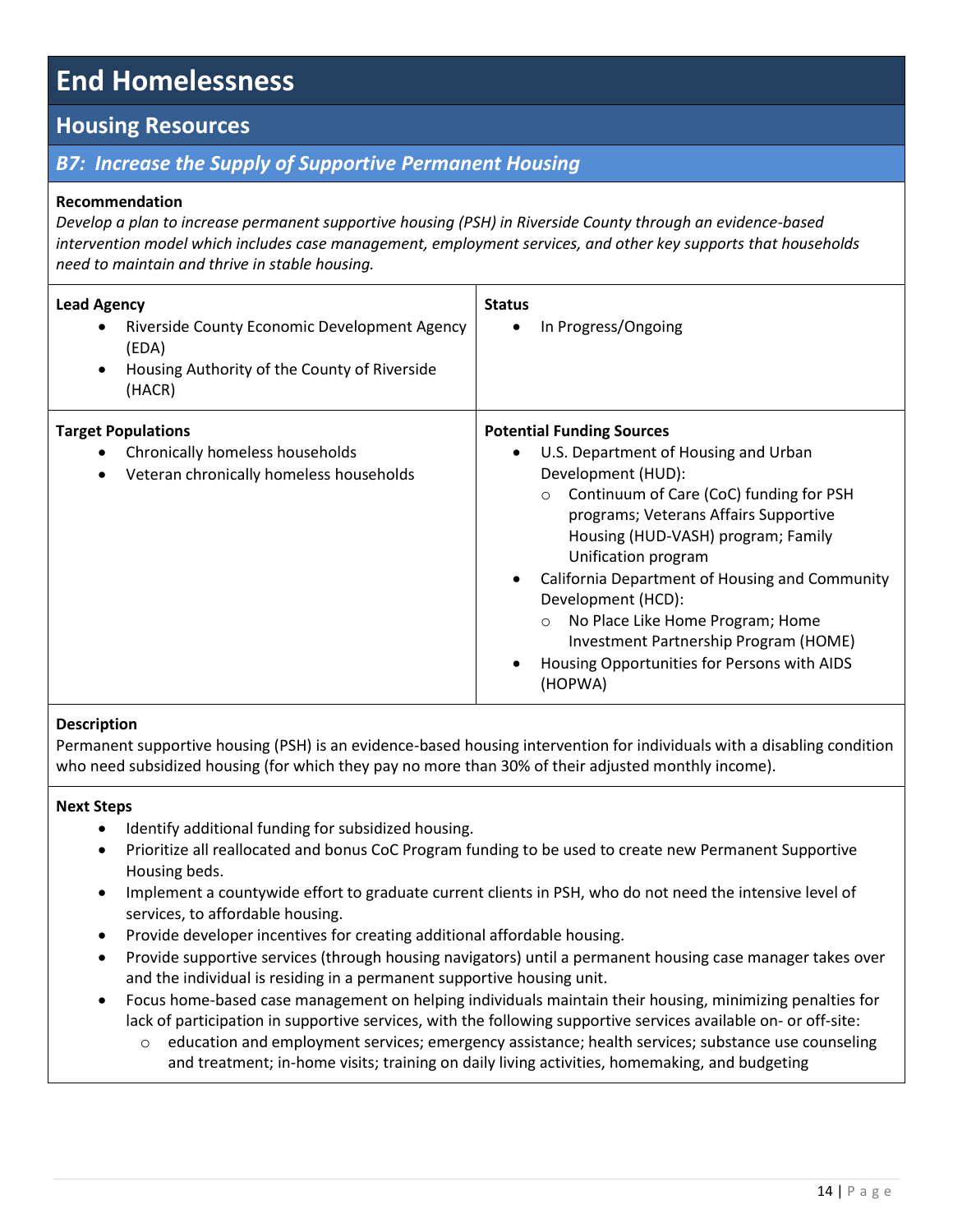## **Housing Resources**

## *B8: Increase Rapid Rehousing (RRH) Assistance*

#### **Recommendation**

*Expand the number of rapid rehousing (RRH) programs throughout Riverside County aimed at assisting households experiencing transitional homelessness, to stabilize in permanent housing as quickly as possible.* 

| <b>Lead Agency</b><br>Riverside County Economic Development<br>Agency (EDA)<br>Housing Authority of the County of Riverside<br>$\bullet$<br>(HACR)                        | <b>Status</b><br>In Progress/Ongoing                                                                                                                                                                                                                                                                                                                                                                                                                                                                                                                                                                                                                                                                            |
|---------------------------------------------------------------------------------------------------------------------------------------------------------------------------|-----------------------------------------------------------------------------------------------------------------------------------------------------------------------------------------------------------------------------------------------------------------------------------------------------------------------------------------------------------------------------------------------------------------------------------------------------------------------------------------------------------------------------------------------------------------------------------------------------------------------------------------------------------------------------------------------------------------|
| <b>Target Populations</b><br>Veteran non-chronically homeless households<br>Families with children under age 18<br>$\bullet$<br>Non-chronically homeless youth aged 18-24 | <b>Potential Funding Sources</b><br><b>Emergency Solutions Grant (ESG) (Allocations</b><br>directly to entitlement jurisdictions; Balance of<br>state allocation to non-entitlement jurisdictions)<br>U.S. Department of Housing and Urban<br>Development (HUD) Continuum of Care (CoC)<br>funding for RRH programs<br>U.S. Department of Veterans Affairs (VA)<br>Supportive Services for Veteran Families (SSVF)<br>program<br>California Work Opportunity and Responsibility to<br>Kids (CalWORKs) Housing Support Program<br><b>Community Services Block Grant</b><br><b>Community Development Block Grant (Allocation</b><br>$\bullet$<br>to Riverside County; Allocation to entitlement<br>jurisdictions) |

## **Description**

A majority of the homeless population is transitionally homeless, entering homelessness due to a housing crisis, and could successfully exit homelessness within thirty days with minimal support. RRH programs focus on housing identification, case management, and move-in assistance as intervention mechanisms for supporting this population. While existing RRH programs are in place, additional RRH assistance is necessary to meet the demands of households pending placement identified through Riverside County's Coordinated Entry System (CES).

- $\bullet$  Identify current RRH service gaps in specific regions.
- Coordinate with cities to discuss funding opportunities for creating local RRH programs.
- Connect cities with credible agencies to assist with the implementation of local RRH programs.
- Advocate for additional funding to support existing and new RRH projects and programs.
- Support and expand the number of permanent housing placements made through CES.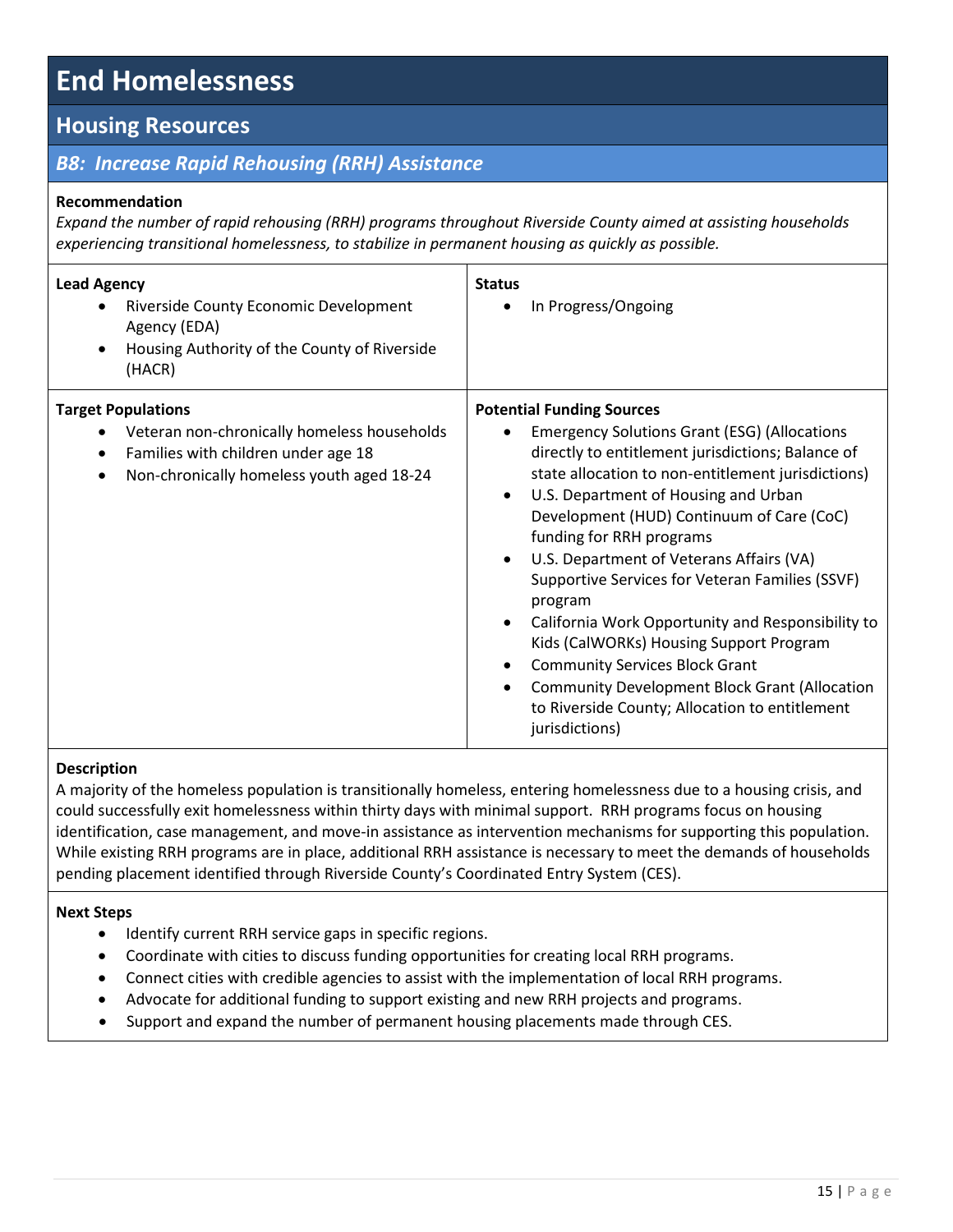## **Outreach & Navigation**

## **B9: Create a Housing Search & Capacity Building Team (HSCBT)**

#### **Recommendation**

*Create a Housing Search and Capacity Building Team (HSCBT) comprised of housing locators who, with support from a wide-range of community members, focus on identifying various affordable housing options for homeless individuals.* 

| <b>Lead Agency</b><br>Riverside University Health System Behavioral<br>$\bullet$<br>Health (RUHS-BH)<br>Riverside County Economic Development Agency<br>$\bullet$<br>(EDA)                          | <b>Status</b><br>In Progress                                                                                                                                                                                                                                                                                            |
|-----------------------------------------------------------------------------------------------------------------------------------------------------------------------------------------------------|-------------------------------------------------------------------------------------------------------------------------------------------------------------------------------------------------------------------------------------------------------------------------------------------------------------------------|
| <b>Target Populations</b><br>Chronically homeless households<br>$\bullet$<br>Veterans<br>Families with children under age 18<br>$\bullet$<br>Non-chronically homeless youth aged 18-24<br>$\bullet$ | <b>Potential Funding Sources</b><br><b>Emergency Solutions Grant (ESG):</b><br>Allocations directly to entitlement jurisdictions;<br>Balance of state allocation to non-entitlement<br>jurisdictions<br><b>Community Development Block Grant: Allocation</b><br>to Riverside County and to entitlement<br>jurisdictions |

#### **Description**

The HSCBT will provide affordable housing options to street outreach workers who will encourage those in need to work with a housing navigator to pursue, obtain, and maintain an appropriate affordable housing placement. Increasing affordable housing opportunities through the efforts of the HSCBT will allow street outreach workers to focus on developing relationships with homeless individuals, including the chronically homeless, and increase their motivation to pursue appropriate and affordable housing opportunities.

The creation of a HSCBT will:

- Engage a wide-range of community representatives in housing search and capacity building activities.
- Result in an increase of affordable housing opportunities.
- Allow street outreach workers to effectively engage homeless individuals and present affordable and/or temporary housing opportunities when needed.

- Train existing housing locators funded with State ESG funds to identify available housing for clients being referred through CES.
- Request the CoC Housing Committee to update an existing assessment of affordable housing conducted by the committee in 2013-14.
- Engage and partner with cities to identify affordable housing in their jurisdictions.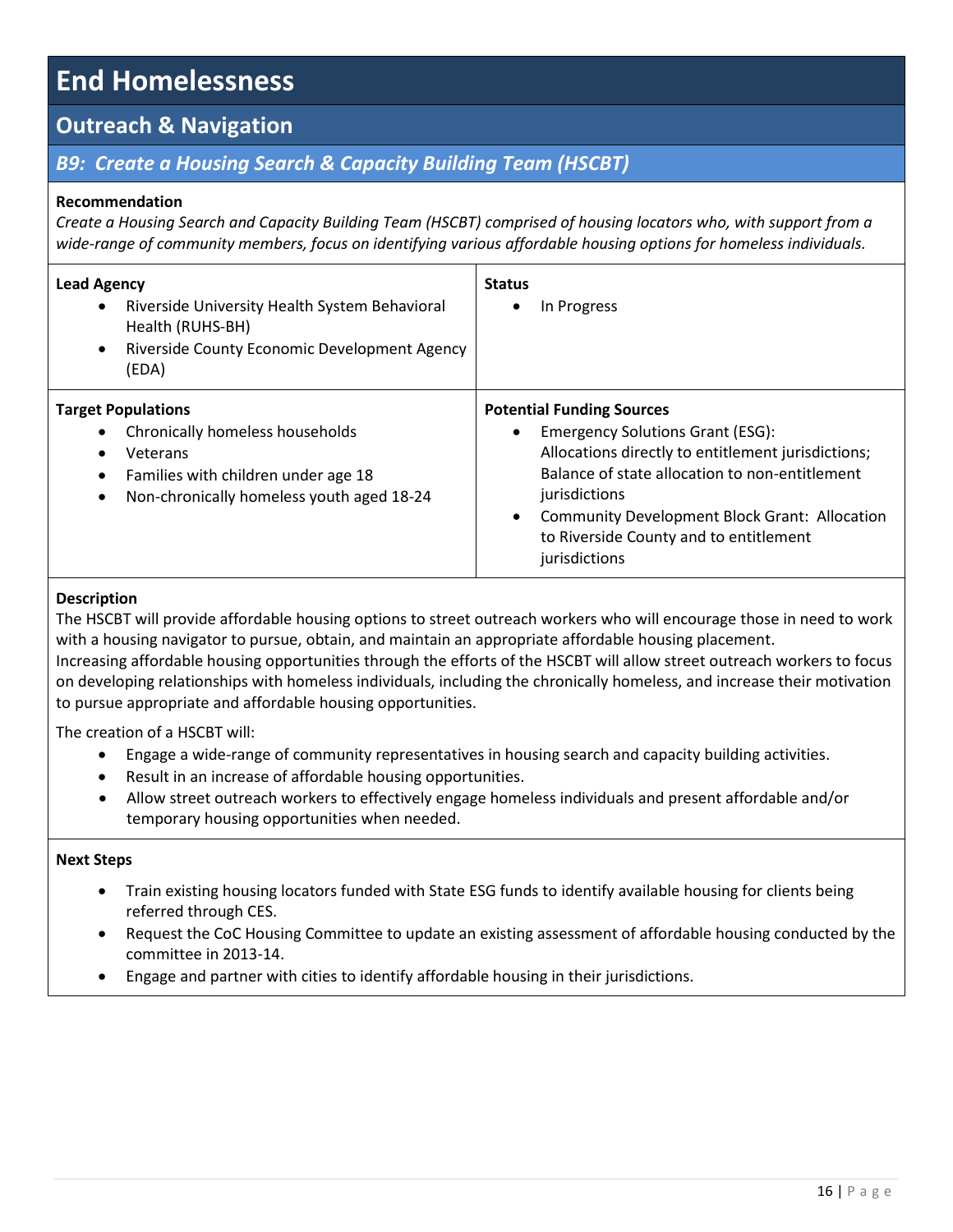## **Outreach & Navigation**

## *B10: Expand Street Outreach within the Housing Crisis Response System*

### **Recommendation**

*Expand street outreach within the Housing Crisis Response Team in all areas of the County ensuring outreach workers effectively and efficiently engage persons living on the streets.*

| <b>Lead Agency</b><br>Riverside University Health System Behavioral<br>$\circ$<br>Health (RUHS-BH)                                                                                                                                                            | <b>Status</b><br>In Progress/Ongoing                                                                                                                                                                                                                                                                                                                                                                                                                                                                                                           |
|---------------------------------------------------------------------------------------------------------------------------------------------------------------------------------------------------------------------------------------------------------------|------------------------------------------------------------------------------------------------------------------------------------------------------------------------------------------------------------------------------------------------------------------------------------------------------------------------------------------------------------------------------------------------------------------------------------------------------------------------------------------------------------------------------------------------|
| <b>Target Populations</b><br>Chronically homeless households<br>Veterans<br>$\bullet$<br>Families with children under age 18<br>$\bullet$<br>Non-chronically homeless youth aged 18-24<br>$\bullet$<br>Homeless youth unaccompanied under age 18<br>$\bullet$ | <b>Potential Funding Sources</b><br><b>Emergency Solutions Grant (ESG):</b><br>Allocations directly to entitlement jurisdictions;<br>Balance of state allocation to non-entitlement<br>jurisdictions)<br>U.S. Department of Health & Human Services<br>(HHS)<br>Administration for Children and Families -<br>$\circ$<br>Runaway and Homeless Youth Programs:<br><b>Street Outreach Program</b><br>Substance Abuse and Mental Health Services<br>$\circ$<br>Administration - Projects for Assistance in<br>Transition from Homelessness (PATH) |

### **Description**

Expanding street outreach within the Housing Crisis Response System will ensure street outreach workers are able to effectively engage individuals and families experiencing housing crises throughout the County, including those residing in highly visible homeless encampments. Outreach workers play the critical role of executing the initial steps leading to effective engagements with homeless individuals, including:

- building a personal connection
- assessing of immediate needs
- identifying individual barriers

These initial steps to be performed by street outreach workers allow them to:

- Offer the appropriate support services and/or referrals.
- Assist homeless individuals in addressing and overcoming barriers to permanent and affordable housing.
- Improve homeless individuals' social support network.

- Identify existing outreach workers in the county and map the geographic regions each covers.
- Ensure coordination among existing outreach workers through the Coordinated Entry System, including assignments based on geographical regions, sub-population, and funding limitations.
- Assess existing gaps in outreach coverage based on completion of the first two steps.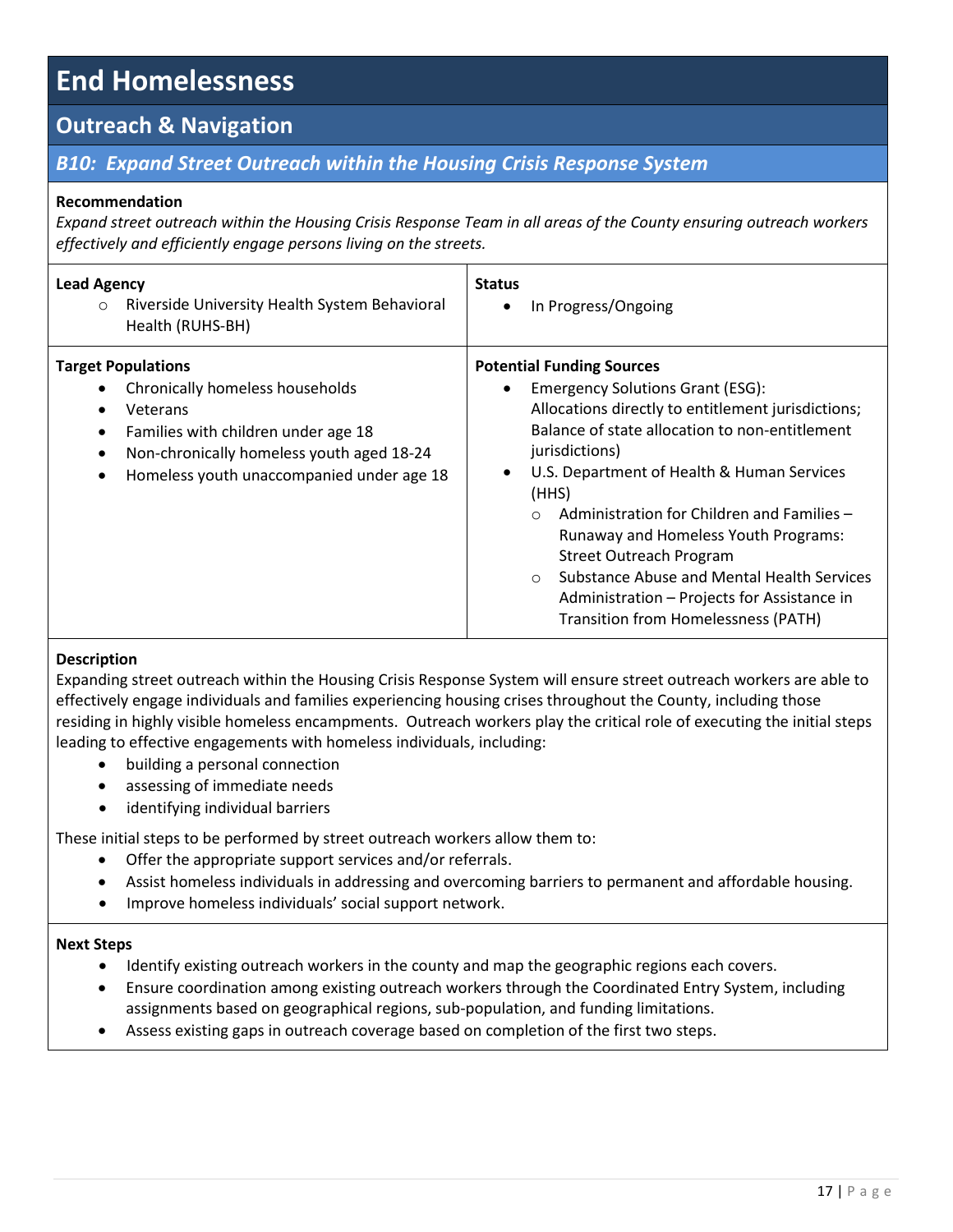## **Outreach & Navigation**

## *B11: Expand Housing Navigation within the Housing Crisis Response System*

### **Recommendation**

*Expand housing navigation within the Housing Crisis Response System to ensure housing navigators can effectively engage with homeless individuals living on the streets.* 

| <b>Lead Agency</b><br>Riverside University Health System Behavioral<br>$\bullet$<br>Health (RUHS-BH)<br><b>Housing Authority</b><br>$\bullet$                                                                                                                 | <b>Status</b><br>In Progress/Ongoing                                                                                                                                                                                                                                                                                                                                                    |
|---------------------------------------------------------------------------------------------------------------------------------------------------------------------------------------------------------------------------------------------------------------|-----------------------------------------------------------------------------------------------------------------------------------------------------------------------------------------------------------------------------------------------------------------------------------------------------------------------------------------------------------------------------------------|
| <b>Target Populations</b><br>Chronically homeless households<br>Veterans<br>$\bullet$<br>Families with children under age 18<br>$\bullet$<br>Non-chronically homeless youth aged 18-24<br>$\bullet$<br>Homeless youth unaccompanied under age 18<br>$\bullet$ | <b>Potential Funding Sources</b><br><b>Emergency Solutions Grant (ESG):</b><br>Allocations directly to entitlement jurisdictions;<br>Balance of state allocation to non-entitlement<br>jurisdictions<br>U.S. Department of Housing and Urban<br>Development (HUD) Continuum of Care (CoC)<br>funding for Rapid Rehousing (RRH) programs;<br>Permanent Supportive Housing (PSH) programs |

#### **Description**

Expanding housing navigation within the Housing Crisis Response System will ensure housing navigators effectively provide housing navigation services to homeless individuals who have been successfully engaged by street outreach workers, including those living in highly visible homeless encampments.

Housing navigators will provide services until a long-term case manager takes over once the individual is residing in permanent housing. The expanded housing navigation services include:

- Assisting homeless persons in developing a housing plan
- Addressing barriers identified in the plan or during other navigation activities
- Assisting with acquiring and completing any documentation/forms required for housing (including housing applications)
- Housing search assistance (including attending property owner meetings or setting appointments)
- Securing housing (including inspections, utility startups, and the actual move into housing)

- Identify existing housing navigators in the county and map the geographic regions each covers.
- Ensure coordination among existing housing navigators through the Coordinated Entry System, including assignments based on geographical regions, sub-population and funding limitations.
- Assess existing gaps in navigator coverage based on completion of the first two steps.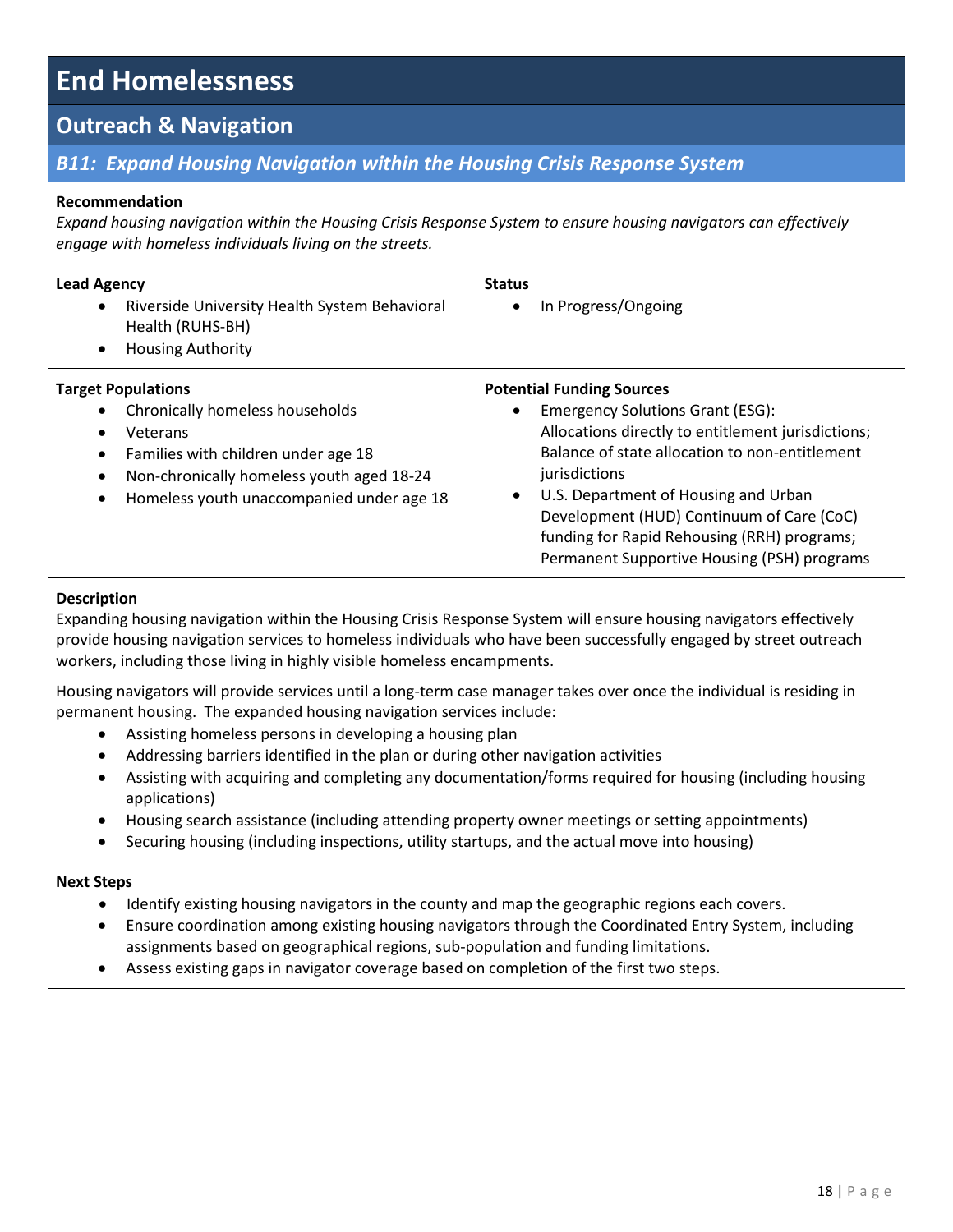## **Supportive Services**

## *B12: Increase the Number of Home-Based Care Managers*

### **Recommendation**

*Increase the number of home-based care managers to ensure previously homeless individuals and families receive case management services while in permanent supportive housing units, and/or after rapid rehousing assistance ends.* 

| <b>Lead Agency</b><br>Riverside University Health System Behavioral<br>$\bullet$<br>Health (RUHS-BH)                                                                                                | <b>Status</b><br>In Progress/Ongoing                                                                                                                                                                                                                                                                                                                     |
|-----------------------------------------------------------------------------------------------------------------------------------------------------------------------------------------------------|----------------------------------------------------------------------------------------------------------------------------------------------------------------------------------------------------------------------------------------------------------------------------------------------------------------------------------------------------------|
| <b>Target Populations</b><br>Chronically homeless households<br>Veterans<br>$\bullet$<br>Families with children under age 18<br>$\bullet$<br>Non-chronically homeless youth aged 18-24<br>$\bullet$ | <b>Potential Funding Sources</b><br>U.S. Department of Health & Human Services<br>(HHS) Substance Abuse and Mental Health<br>Services Administration - Services in Supportive<br>Housing<br>U.S. Department of Housing and Urban<br>$\bullet$<br>Development (HUD) Continuum of Care (CoC)<br>funding for Permanent Supportive Housing (PSH)<br>programs |

#### **Description**

Home-based care management positively affects housing stability, employment, school attendance, and mental and physical health. A tiered and progressive engagement model of home-based care management prioritizes services to those with the most complex challenges to achieving independence, stability, and living a lifestyle of their choice with dignity.

Increasing the number of home-based care managers will help stabilize individuals and families with severe needs and multiple past housing crises as identified through the coordinated entry system (CES). Home-based care management with supportive housing services to these households is a proven model that addresses their multiple needs as well as their limited skills to address such needs.

- Identify existing home-based care managers in the county and map the geographic regions and subpopulation(s) each covers based on funding requirements.
- Ensure coordination among existing home-based care managers through the Coordinated Entry System, including assignments based on geographical regions, sub-population and funding requirements.
- Assess where there are gaps and a need for additional home-based care managers based on completion of the first two steps.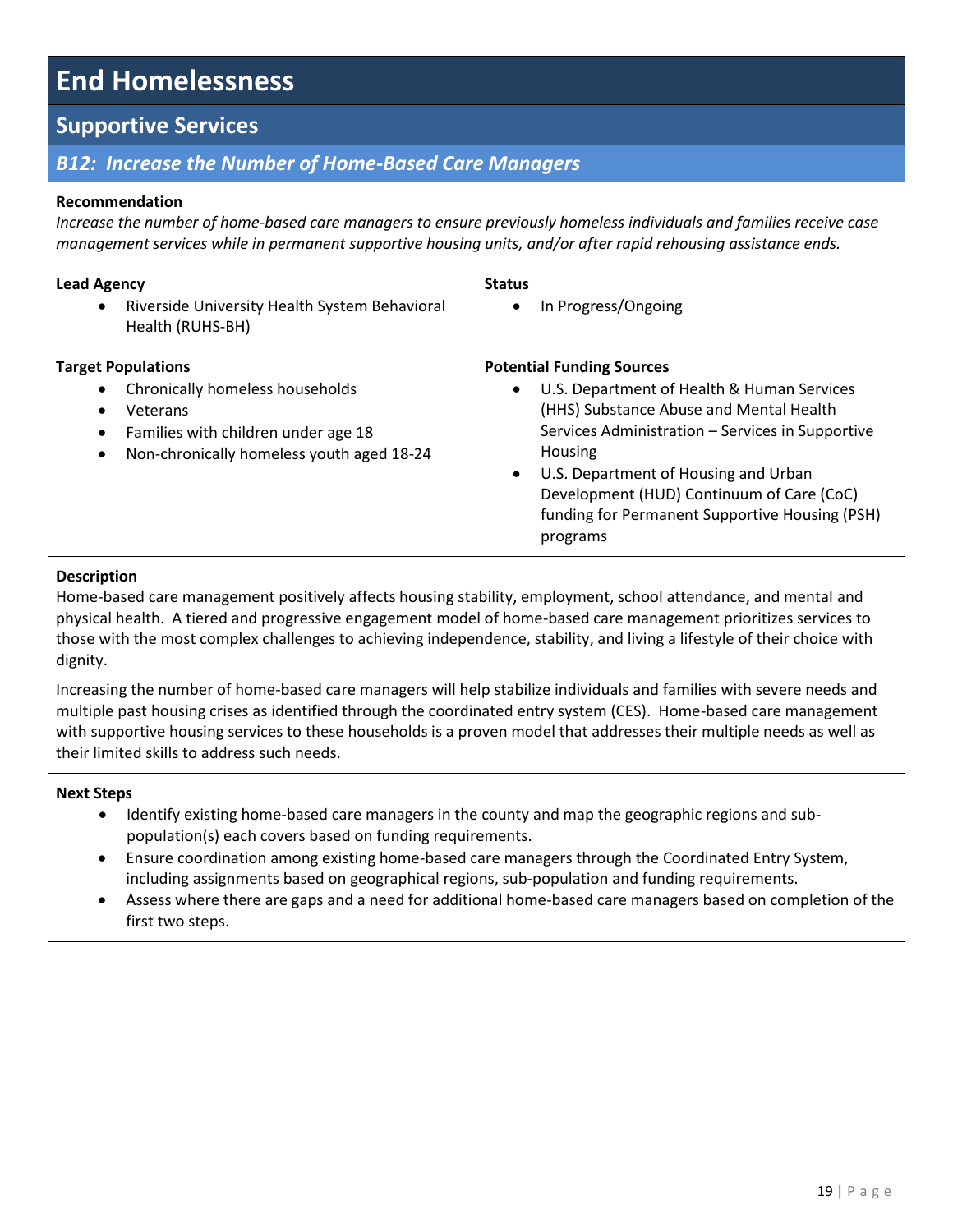## **Supportive Services**

## *B13: Increase Supportive Services*

## **Recommendation**

*To develop and implement a plan to coordinate and enhance community-based homeless case management services among both county and private non-profit agencies countywide.* 

| <b>Lead Agency</b><br>Riverside County Executive Office (CEO)<br>$\bullet$<br>Department of Public Social Services (DPSS)<br>$\bullet$                                                              | <b>Status</b><br>In Progress/Ongoing                                                                                                                                                                                                                                                                                                                                     |
|-----------------------------------------------------------------------------------------------------------------------------------------------------------------------------------------------------|--------------------------------------------------------------------------------------------------------------------------------------------------------------------------------------------------------------------------------------------------------------------------------------------------------------------------------------------------------------------------|
| <b>Target Populations</b><br>Chronically homeless households<br>Veterans<br>$\bullet$<br>Families with children under age 18<br>$\bullet$<br>Non-chronically homeless youth aged 18-24<br>$\bullet$ | <b>Potential Funding Sources</b><br>U.S. Department of Health & Human Services<br>(HHS) Substance Abuse and Mental Health<br>Services Administration - Grants for the Benefit<br>of Homeless Individuals<br>California Department of Health Care Services<br>(DHCS) – Whole Person Care Program<br>Mental Health Services Act (MHSA) - Full Service<br>Partnership Funds |

## **Description**

The Riverside County's EOCH will collaborate with the Continuum of Care (CoC) providers to enhance the quality of existing supportive services and define the standards for high-quality case management approach that is:

|  | ○ Client- centered |  | ○ Accessible | ○ Coordinated |  | o Integrated |
|--|--------------------|--|--------------|---------------|--|--------------|
|--|--------------------|--|--------------|---------------|--|--------------|

Services/activities meeting the high-quality standards listed above include:

- Connection/linkage to financial benefits, health coverage, and/or treatment-related services
- Linkages to job development/training programs, advocacy groups, self-help support groups, and volunteer opportunities as needed/desired by the client
- Peer support services and community-building activities
- Money management and linkage to payee services
- Transportation and linkage to transportation services
- Connection to specialized services for specific populations

- With the support of the EOCH, the CoC will assist case managers by providing housing stabilization/case management training.
- EOCH agencies will support count- and community-based homeless case managers to:
	- o Help homeless families/individuals connect to a homeless case manager (e.g., through CoC, the Coordinated Entry System (CES)).
	- o Respond efficiently and effectively to homeless case manager's requests for assistance.
	- $\circ$  Participate in CES regional case conferencing and coordinated outreach meetings.
	- $\circ$  Provide space for homeless case managers to co-locate and conduct in-reach with homeless families/individuals seeking services.
	- Implement a standardized protocol for contacting a homeless case manager to engage a homeless family/individual who has come to an EOCH department and requests to see a homeless case manager.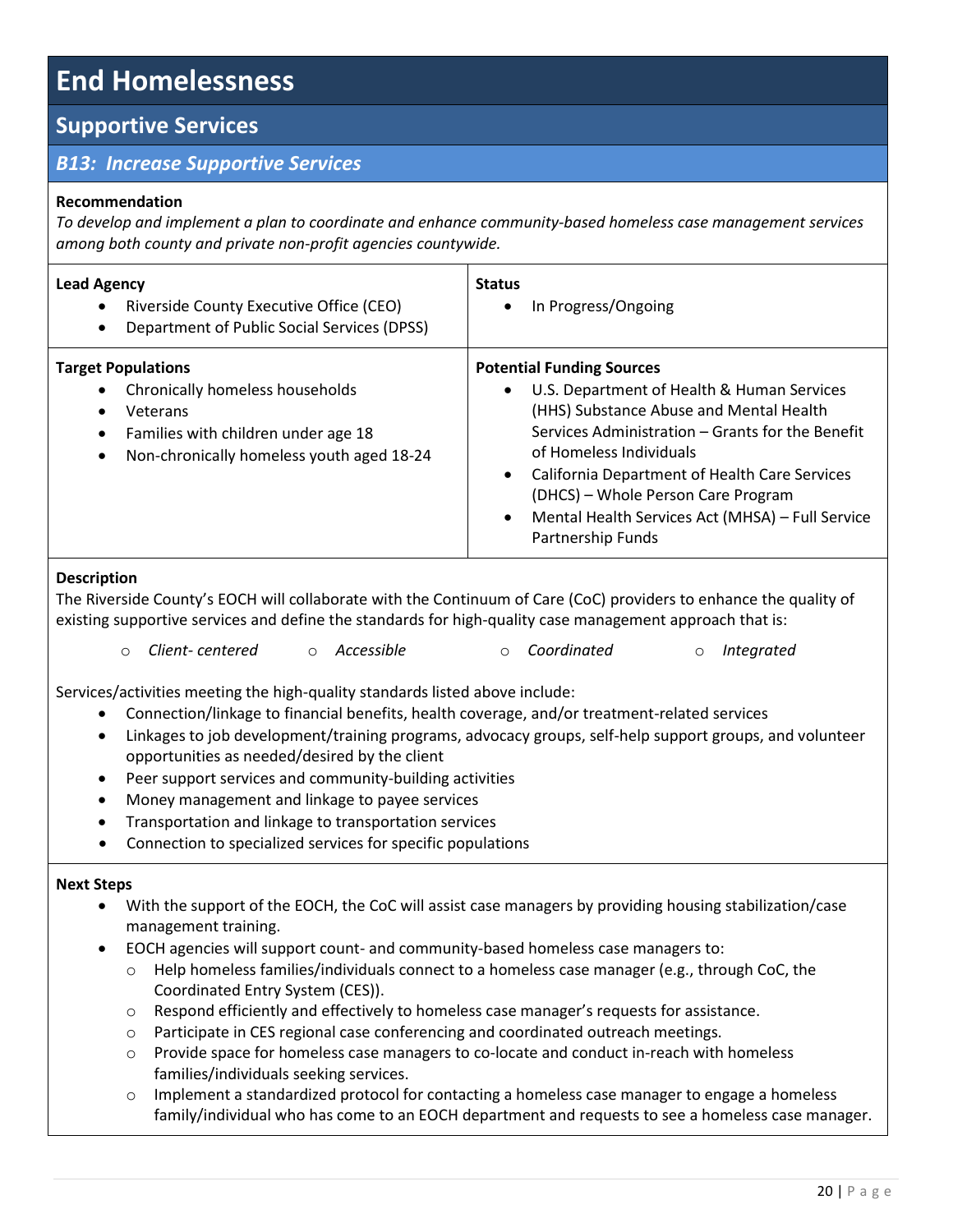## **Supportive Services**

## *B14: Enhance Community Partnerships to Increase Employment Opportunities*

## **Recommendation**

*The Workforce Development Department (WDD), in collaboration with the Continuum of Care (CoC), will establish workforce team and service programming to prevent fragmented employment services with limited connection to traditional homeless services offered by other agencies.* 

| <b>Lead Agency</b><br>Employment Development Department (EDD)<br>$\bullet$<br>Workforce Development Department (WDD)<br>$\bullet$<br>Department of Public Social Services (DPSS)<br>$\bullet$ | <b>Status</b><br>In Progress                                                              |
|-----------------------------------------------------------------------------------------------------------------------------------------------------------------------------------------------|-------------------------------------------------------------------------------------------|
| <b>Target Populations</b><br><b>Chronically Homeless</b><br><b>Families</b><br>$\bullet$<br>Youth<br>Veterans<br>$\bullet$                                                                    | <b>Potential Funding Sources</b><br>Workforce Innovation and Opportunity Act<br>$\bullet$ |

### **Description**

Unemployment, underemployment, and low wages are major contributing factors to homelessness, particularly for families. Homelessness often prevents individuals from participating in training, educational, and subsidized employment opportunities/programs due to transportation issues and/or housing instability.

Employment and housing interventions need to happen simultaneously to ensure individuals experiencing homelessness have an opportunity to achieve both housing and economic stability. The WDD and CoC must coordinate their efforts to connect individuals as quickly as possible with workforce services, training programs, and job supports such as subsidized childcare, transportation services, and financial assistance with essential elements of employment (e.g., required uniforms, equipment).

- Educate and train case managers and staff from partnering agencies to ensure all providers are informed of the employment services provided by the WDD, EDD, DPSS, and other community providers.
- Establish "Career Resource Areas" using surplus WDD computers, at homeless access centers and other facilities serving a high number of homeless individuals, to provide computer, internet, and software program access to facilitate résumé preparation and employment searches.
- Establish WDD team to exclusively focus on and serve the CoC and homeless jobseekers, including a dedicated job developer who will facilitate job placement and engage employers.
- Provide supportive services addressing the unique needs of homeless jobseekers including job readiness boot camps, soft skill development courses, and career coaching.
- Provide employment retention services, including access to career coaches and other supportive services.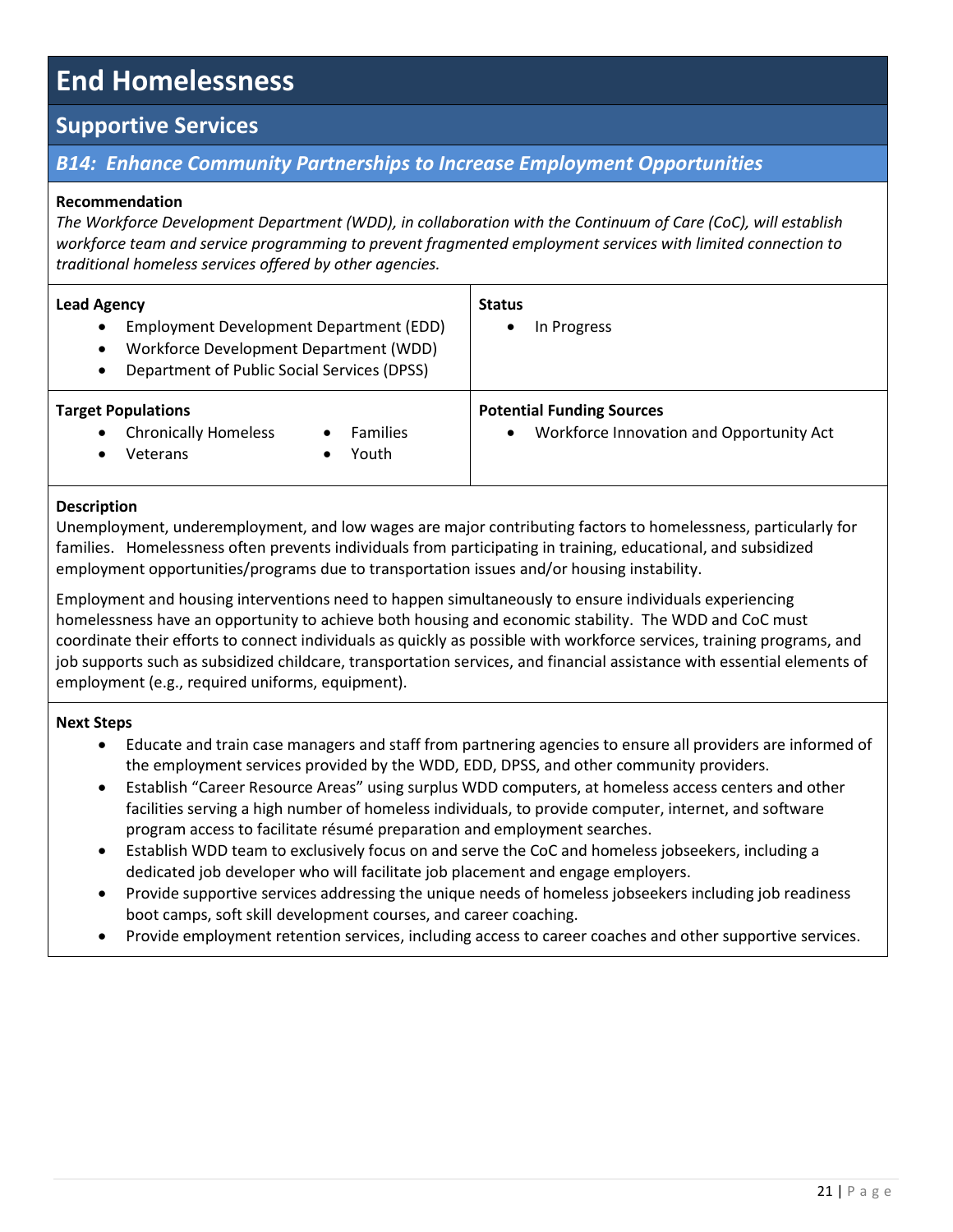## **Supportive Services**

## *B15: Enhance CalWORKs Subsidized Employment Program for Homeless Families*

### **Recommendation**

*Expand the existing California Work Opportunity and Responsibility to Kids (CalWORKs) Subsidized Employment program to target CalWORKs families who are homeless or at-risk of becoming homeless.* 

| <b>Lead Agency</b><br>Department of Public Social Services (DPSS)<br>$\bullet$                                             | <b>Status</b><br>In Progress                                                                                           |  |
|----------------------------------------------------------------------------------------------------------------------------|------------------------------------------------------------------------------------------------------------------------|--|
| <b>Target Populations</b><br><b>Chronically Homeless</b><br><b>Families</b><br>$\bullet$<br>Youth<br>Veterans<br>$\bullet$ | <b>Potential Funding Sources</b><br>CalWORKs Subsidized Employment Program<br>Workforce Innovation and Opportunity Act |  |

## **Description**

The CalWORKs Subsidized Employment program is an existing program administered by the Riverside County Workforce Development Department (WDD) through an agreement with the Department of Public Social Services (DPSS). The program leverages federal funds provided to Riverside County through the Workforce Innovation and Opportunity Act.

The expansion of this program will increase wrap-around services and employer recruitment with the goal of increasing the number of permanent jobs obtained by program participants. An experienced WDD team will provide wrap-around services to high-barrier populations such as disconnected youth, ex-offenders, and Temporary Assistance to Needy Families (TANF) families. In addition, full-time job developers will be responsible for employer recruitment and management of employer relationships.

- Expand WDD's support services offered to program participants to include:
	- o Career coaching
	- o Mentoring
	- o Financial literacy
	- o Soft skills development
	- o Training
	- o Counseling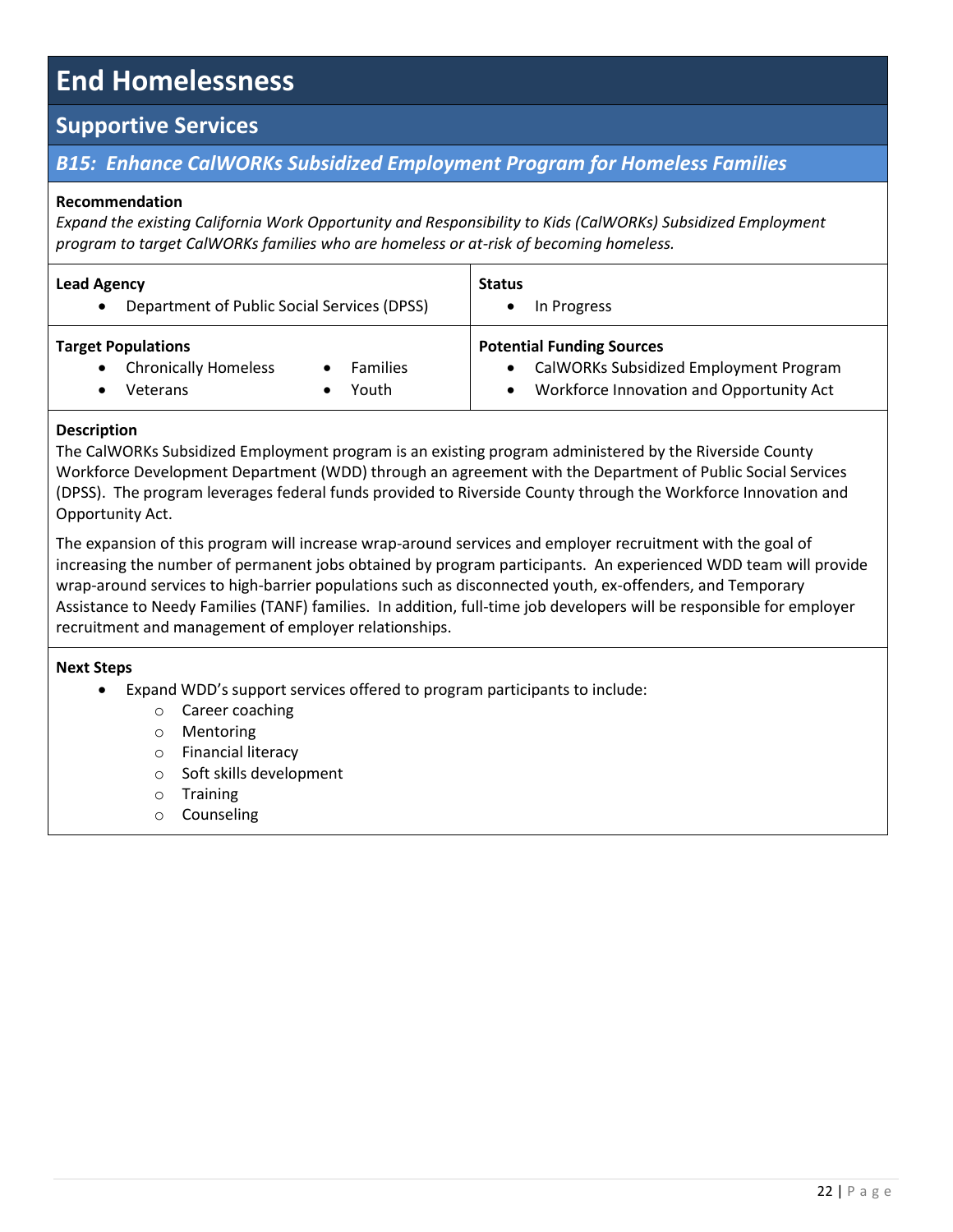## **Supportive Services**

## *B16: Improve Access to Health Care and Mainstream Benefits*

### **Recommendation**

*Develop collaboration strategies between agencies who are members of the Riverside County Executive Oversight Committee on Homelessness (EOCH) and the Continuum of Care (CoC) to improve and increase access to mainstream benefits for all persons experiencing homelessness in Riverside County.*

| <b>Lead Agency</b><br>Department of Public Social Services (DPSS)<br>$\bullet$<br>Riverside University Health System Population<br>$\bullet$<br>Health (RUHS-PH) | <b>Status</b><br>In Progress                                                                                                                                                                                                               |  |
|------------------------------------------------------------------------------------------------------------------------------------------------------------------|--------------------------------------------------------------------------------------------------------------------------------------------------------------------------------------------------------------------------------------------|--|
| <b>Target Populations</b><br><b>Chronically Homeless</b><br><b>Families</b><br>$\bullet$<br>$\bullet$<br>Youth<br>Veterans<br>$\bullet$                          | <b>Potential Funding Sources</b><br>California Department of Health Care Services<br>$\bullet$<br>(DHCS) - Whole Person Care Program<br>California Board of State and Community<br>$\bullet$<br>Corrections - Proposition 47 Grant Program |  |

### **Description**

Collaboration strategies to improve and increase access to mainstream benefits for homeless persons will focus on providing support to CoC homeless providers and all county agencies serving individuals experiencing homelessness.

- The collaborative agencies in the EOCH and CoC will establish a countywide team to support homeless case managers who will:
	- $\circ$  Identify a benefits specialist lead at each homeless provider agency and educate recipients on how to maintain their benefits and what to do if benefits are lost or denied.
	- $\circ$  Offer training to homeless case managers to establish relationships and educate case managers on completing benefit applications and the appeal process for denied applications.
	- $\circ$  Track applications for benefits and imaging client documents required for benefits applications in the Homeless Management Information System (HMIS). Identify ways to increase access to Department of Veterans Affairs (VA) benefits in collaboration with the Loma Linda VA.
- Create a CoC "Access to Health Care Advisory Committee" to accomplish the following:
	- Provide homeless service providers training on Affordable Care Act (ACA) enrollment and case management services for homeless individuals with complex health needs.
	- $\circ$  Connect individuals to health care and services using information stored in the Home Connect System.
	- o Advocate for streamlining and increasing access to Social Security Administration benefits through:
		- a) participation in the federally sponsored Supplemental Security Income (SSI)/Social Security Disability Insurance (SSDI) Outreach Access and Recovery (SOAR) technical assistance program to expedite access to SSI/SSDI benefits; and
		- b) establishment of a program to assist disabled, incarcerated individuals in completing and submitting their SSI/SSDI application prior to release or in securing re-instatement of their benefits if received prior to incarceration.
- Explore methods of electronic outreach platforms.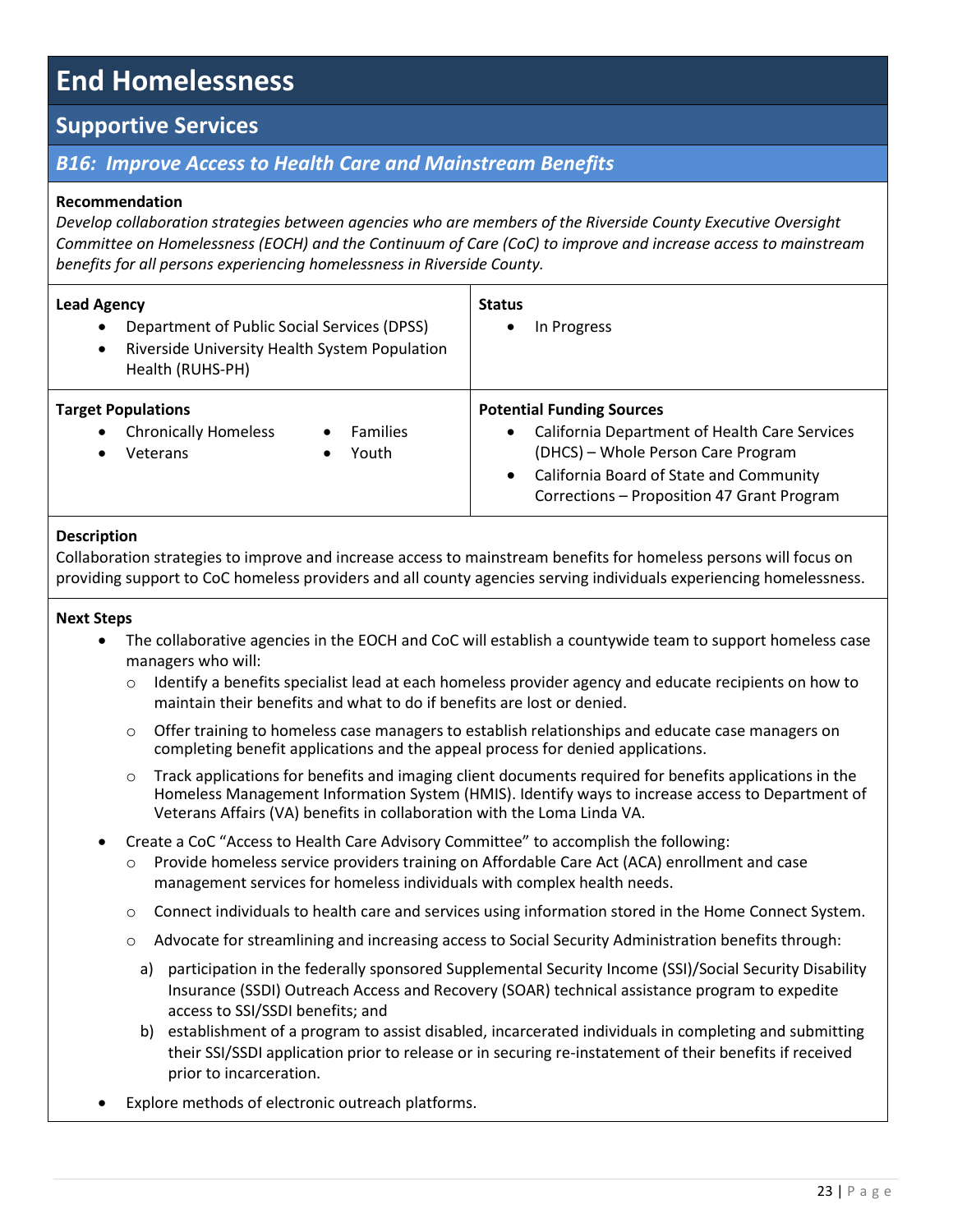## **Ensure Funding for a Coordinated System to Prevent & End Homelessness**

## **System Coordination**

## *C1: Conduct Funding Analysis*

## **Recommendation**

*Conduct a continuing analysis of current programs, resources, and funding sources to:* 

- *Identify ongoing needs and gaps*
- *Avoid duplication*
- *Determine where funding may be used more effectively*

| <b>Lead Agency</b><br>Riverside County Executive Office (CEO)<br>$\bullet$                                         | <b>Status</b><br>In Development                      |
|--------------------------------------------------------------------------------------------------------------------|------------------------------------------------------|
| <b>Target Populations</b><br><b>Chronically Homeless</b><br><b>Families</b><br>$\bullet$<br>Youth<br>Veterans<br>٠ | <b>Potential Funding Sources</b><br>To be determined |

### **Description**

The county's Continuum of Care (CoC) Board of Governance serves as a key partner with the County Executive Oversight Committee on Homelessness (EOCH) in facilitating and supporting the CoC's efforts to broaden and diversify funding and resources to address homelessness.

A funding analysis effort will seek to:

- Map resources and assess overall coordination of existing systems, specifically in outreach, navigation and supportive services to effectively address the various factors contributing to homelessness.
- $\bullet$  Identify potential funding sources for overall system coordination.
- Identify potential funding sources to increase service array (outreach, navigation and supportive services).
- Leverage funding and resources from existing sources.
- Identify and increase funding for housing that provides a pathway to permanent and stable housing for individuals who are experiencing homelessness and have the most challenging and severe barriers to housing.

- Identify an entity (e.g., sub-contractor, consultant) to conduct a cost analysis of homelessness in Riverside County.
- Identify funding source for the cost analysis.